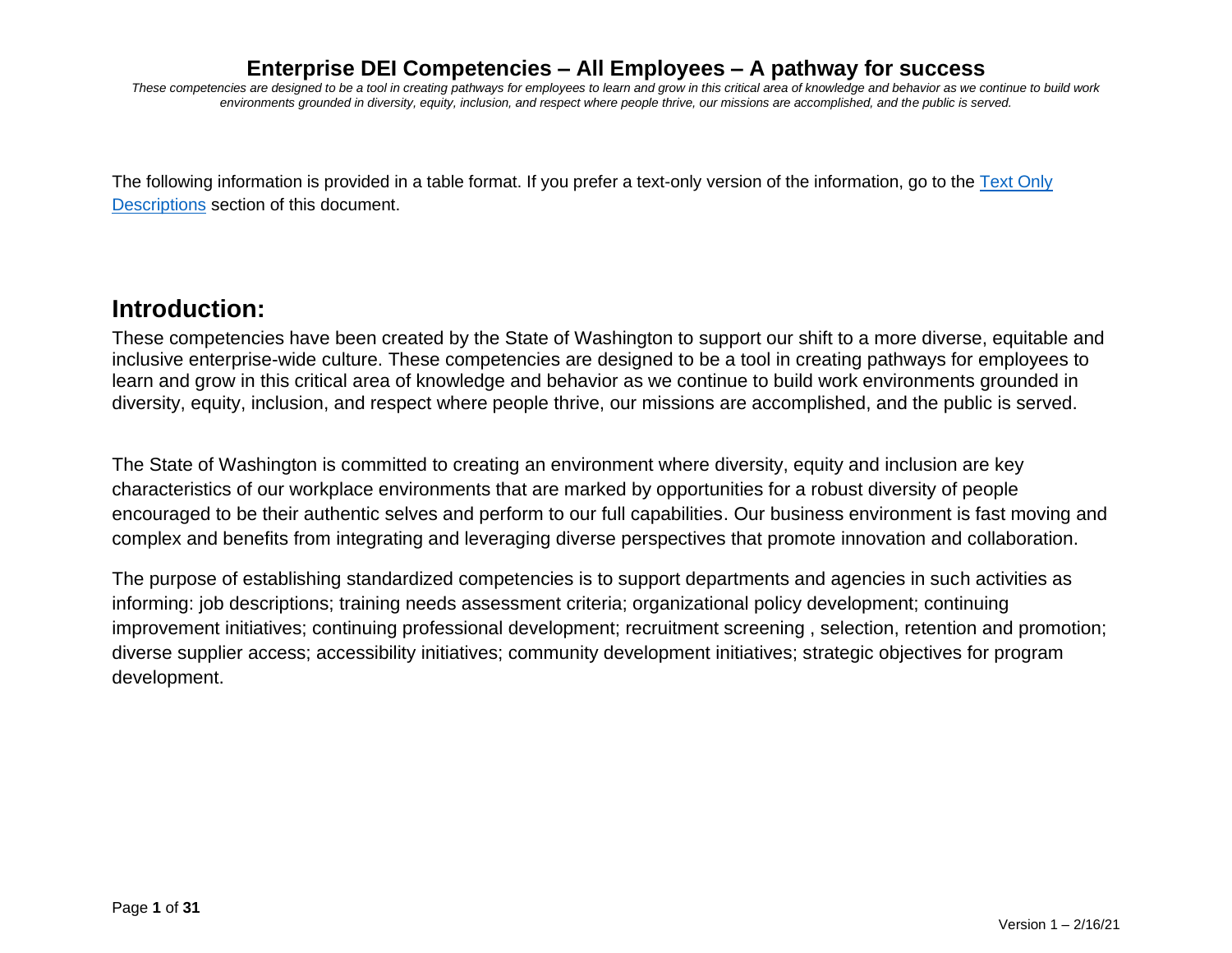# **Shared Enterprise Competencies**

### **DEI Knowledge, Understanding, & Commitment**

This competency evaluates the ability of state employees to be exposed to, know and understand the language and concepts of DEI and be committed to being part of creating, maintaining, and improving a diverse, equitable, respectful, and inclusive workplace.<sup>1</sup>

## **Why is it needed?**

Knowledge and understanding is the starting point of competency development. Having a shared language and understanding across state government strengthens our ability to achieve a diverse, equitable, inclusive, and respectful work environment. A commitment to learning about our lived experiences enhances communication, attitudes, behaviors, and outcomes.

| <b>Stages of Growth</b>                                                 | <b>Emerging</b><br>(Preparing the Seeds)                                                      | <b>Developing</b><br>(Planting Season)                                                                                                                               | <b>Performing</b><br>(Nurturing Growth)                                                                                                                       | <b>Transforming</b><br>(Sharing the Bounty)                                                                                                                                   |
|-------------------------------------------------------------------------|-----------------------------------------------------------------------------------------------|----------------------------------------------------------------------------------------------------------------------------------------------------------------------|---------------------------------------------------------------------------------------------------------------------------------------------------------------|-------------------------------------------------------------------------------------------------------------------------------------------------------------------------------|
| <b>Standards of Competence</b>                                          | Know the DEI Definitions -<br>the language of DEI<br>Recognize the role and<br>impact of bias | Realize and understand that<br>forms of oppression and<br>inequities such as racism,<br>sexism, classism, etc. are<br>real experiences that need<br>to be addressed. | Respond consistently in an<br>appropriate and effective<br>manner to challenge<br>inequities.                                                                 | Model, propose, design,<br>and/or implement equitable<br>policies and practices to<br>promote diversity and<br>inclusion.                                                     |
| <b>Examples of Activities</b><br>The action to build the<br>competency. | Attend trainings and other<br>events on diversity, equity<br>and inclusion topics             | Identify culturally dominant<br>practices that create<br>inequities or barriers to<br>accessibility across various<br>groups.                                        | Identify and explain which<br>culture(s) are dominant and<br>privileged in their<br>environments.<br>Share with others evidence                               | Work with one or more<br>persons of different cultural<br>groups to advocate for<br>change that results in more<br>equitable practices.                                       |
| "Here is how I get there."                                              | Ask questions when you do<br>not understand or agree with                                     | Deepen understanding<br>about different forms of<br>oppression and inequities.                                                                                       | of structural inequities in<br>order to gain support for<br>organizational cultural<br>change.<br>Advocate for practices and<br>working conditions that allow | Join or convene a workgroup<br>or a committee that engages<br>in DEI work throughout the<br>agency or the enterprise.<br>Serve as a liaison to agency<br>leadership to ensure |

# **DEI Knowledge, Understanding, & Commitment Stages of Growth Table**

<sup>1</sup> The competencies are designed to apply to the workforce while in their role as state employees, regardless of location or position.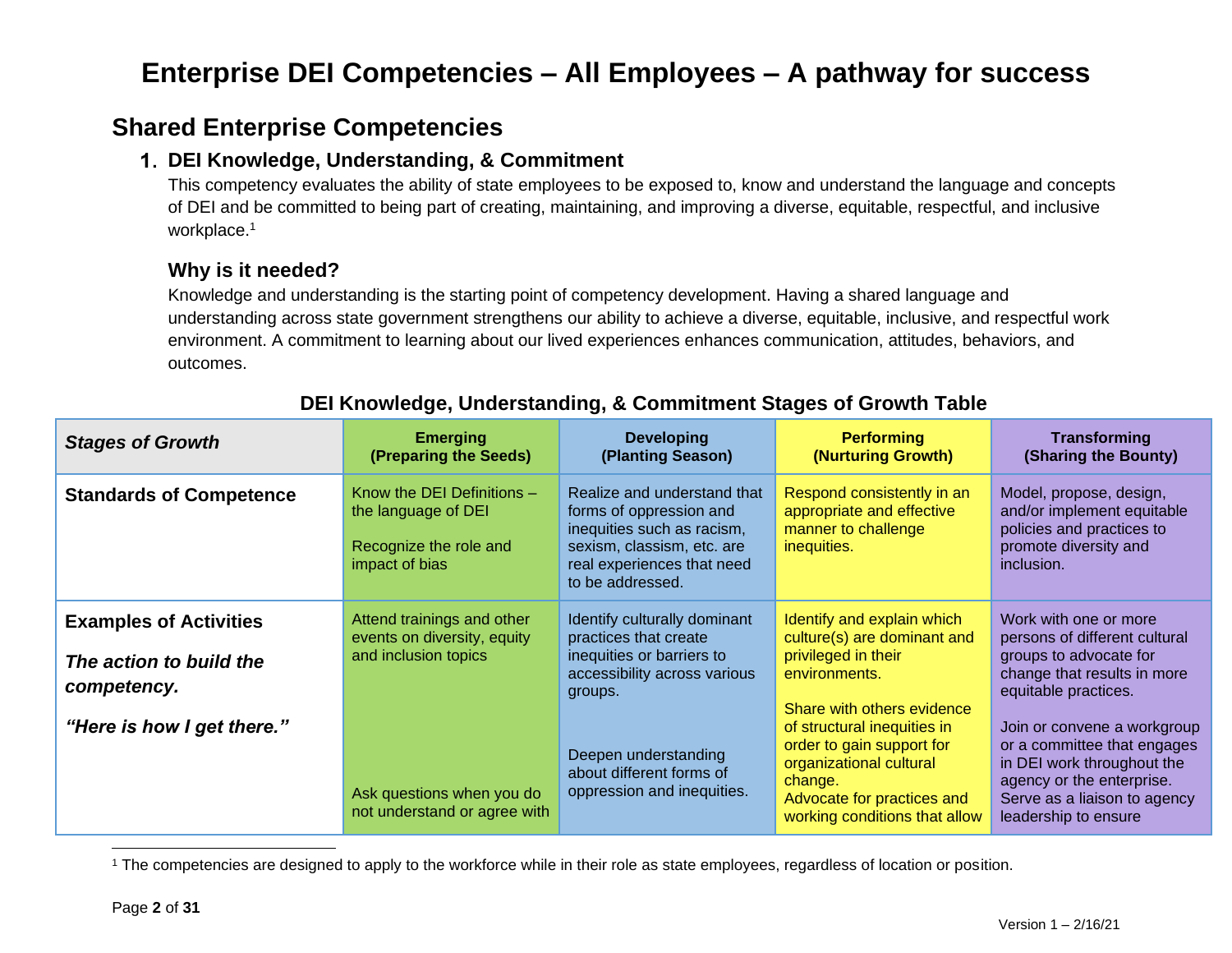| <b>Stages of Growth</b>                                                                                       | <b>Emerging</b><br>(Preparing the Seeds)                                                                                                                                                                                                                                                                                                                                      | <b>Developing</b><br>(Planting Season)                                                                                                                                                                                                                                   | <b>Performing</b><br>(Nurturing Growth)                                                                                                                                                                                                                 | Transforming<br>(Sharing the Bounty)                                                                                                                                                                                                                       |
|---------------------------------------------------------------------------------------------------------------|-------------------------------------------------------------------------------------------------------------------------------------------------------------------------------------------------------------------------------------------------------------------------------------------------------------------------------------------------------------------------------|--------------------------------------------------------------------------------------------------------------------------------------------------------------------------------------------------------------------------------------------------------------------------|---------------------------------------------------------------------------------------------------------------------------------------------------------------------------------------------------------------------------------------------------------|------------------------------------------------------------------------------------------------------------------------------------------------------------------------------------------------------------------------------------------------------------|
|                                                                                                               | terminology or definition $-$<br>seek to understand<br>Remain open to new ideas<br>and learning that are<br>different from what you<br>believe to be true<br>Attend training to expand<br>knowledge and<br>understanding of the impact<br>of bias.<br>Practice identifying your<br>biases, including challenging<br>yourself to gain a growing<br>awareness of implicit bias. |                                                                                                                                                                                                                                                                          | for more inclusion in the<br>workforce and in the way we<br>serve the public.<br>Engage in continuous<br>learning in DEI.                                                                                                                               | accountability that DEI work<br>is being prioritized.<br>Encouraging and supporting<br>colleagues in continuous DEI<br>learning.                                                                                                                           |
| <b>Examples of Competency</b><br><b>Demonstration</b><br>What I do.<br>"Here is what you'll notice<br>in me." | Connect with your agency's<br>DEI practitioner or other<br>employees involved in DEI<br>work to learn more about<br>DEI throughout the<br>enterprise<br>Demonstrate evidence of<br>applying what was learned<br>in training.                                                                                                                                                  | Identify at least one policy or<br>practice that could benefit<br>from applying a DEI lens in<br>your area of responsibility.<br>Identify documents and<br>forms that may not be<br>accessible to people with<br>disabilities and to people<br>who do not speak English. | Ask your leadership about<br>where the agency stands on<br>pronoun use in email<br>signature blocks.<br>Address inequities in<br>policies, programs, and<br>practices.<br>Attend an anti-bias training<br>before serving on hiring<br>interview panels. | Use your role as an<br>influencer to encourage<br>participation in BRG and DEI<br>communities of practice.<br>Using your knowledge and<br>understanding of DEI to<br>influence operational<br>changes in meetings with<br>your supervisors and<br>leaders. |
|                                                                                                               | You recognize a bias you<br>have that is a barrier to an<br>inclusive and respectful<br>workplace and you openly<br>work with another person to<br>change it.                                                                                                                                                                                                                 | Recognize not every new<br>employee is consistently<br>included and welcomed the<br>same way.                                                                                                                                                                            | Attend advanced learning<br>(IE certifications, classroom<br>courses, online courses,<br>conferences, etc.)                                                                                                                                             | Share DEI training and<br>certification opportunities<br>with colleagues via email,<br>announcing at all-staff<br>meetings, etc.                                                                                                                           |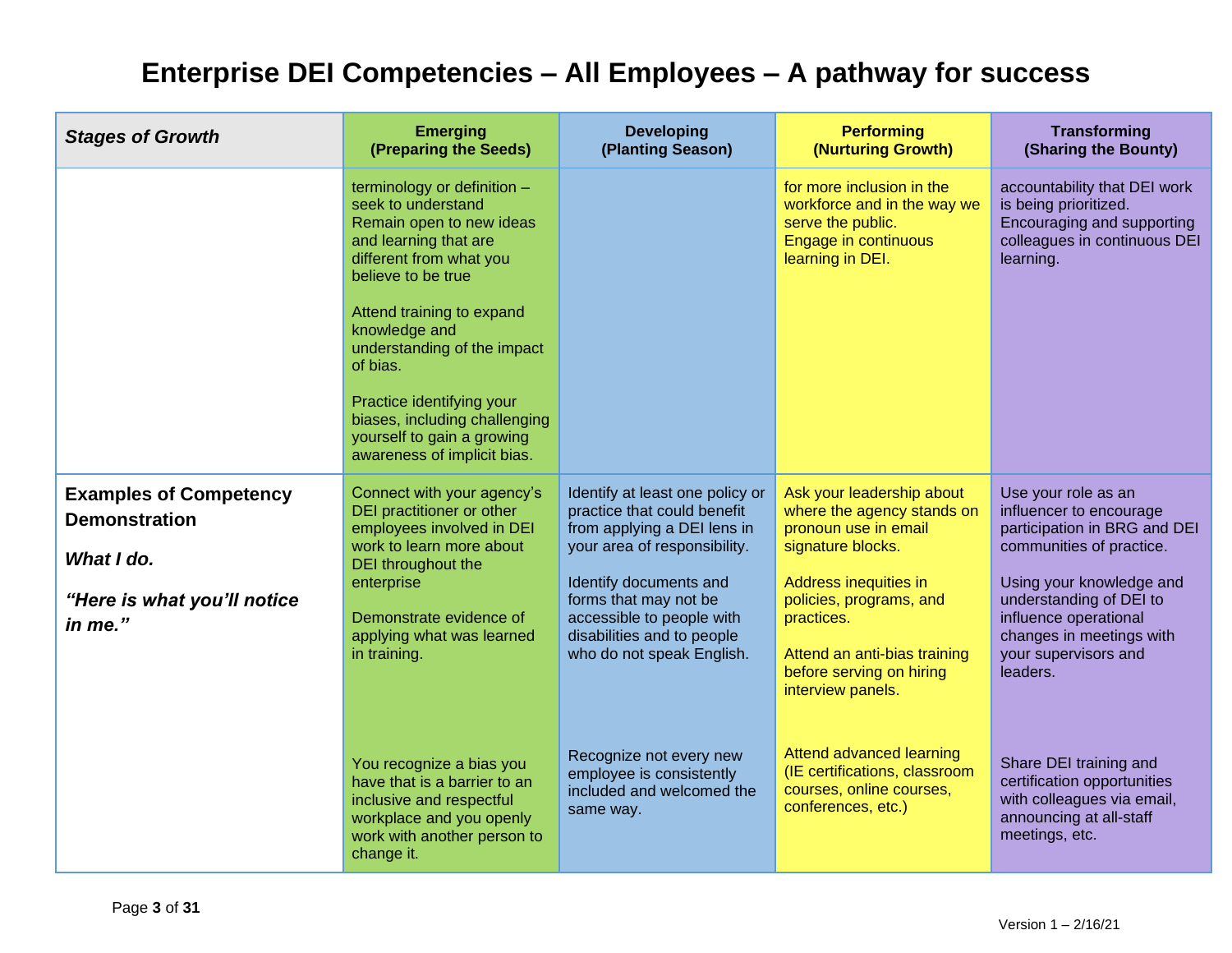| <b>Stages of Growth</b> | <b>Emerging</b>                                        | <b>Developing</b>                                                  | <b>Performing</b>                                                                                            | Transforming                                                                                                                                                                         |
|-------------------------|--------------------------------------------------------|--------------------------------------------------------------------|--------------------------------------------------------------------------------------------------------------|--------------------------------------------------------------------------------------------------------------------------------------------------------------------------------------|
|                         | (Preparing the Seeds)                                  | (Planting Season)                                                  | (Nurturing Growth)                                                                                           | (Sharing the Bounty)                                                                                                                                                                 |
|                         | Discuss how your<br>awareness is leading to<br>change. | Write and share a summary<br>about a DEI training you<br>attended. | Includes and welcomes all<br>new team members and<br>customers into the work unit<br>and helps them succeed. | <b>Regularly encourages</b><br>people from other work units<br>to include and welcome new<br>team members and<br>customers into<br>the work unit to bolster<br>teamwork and respect. |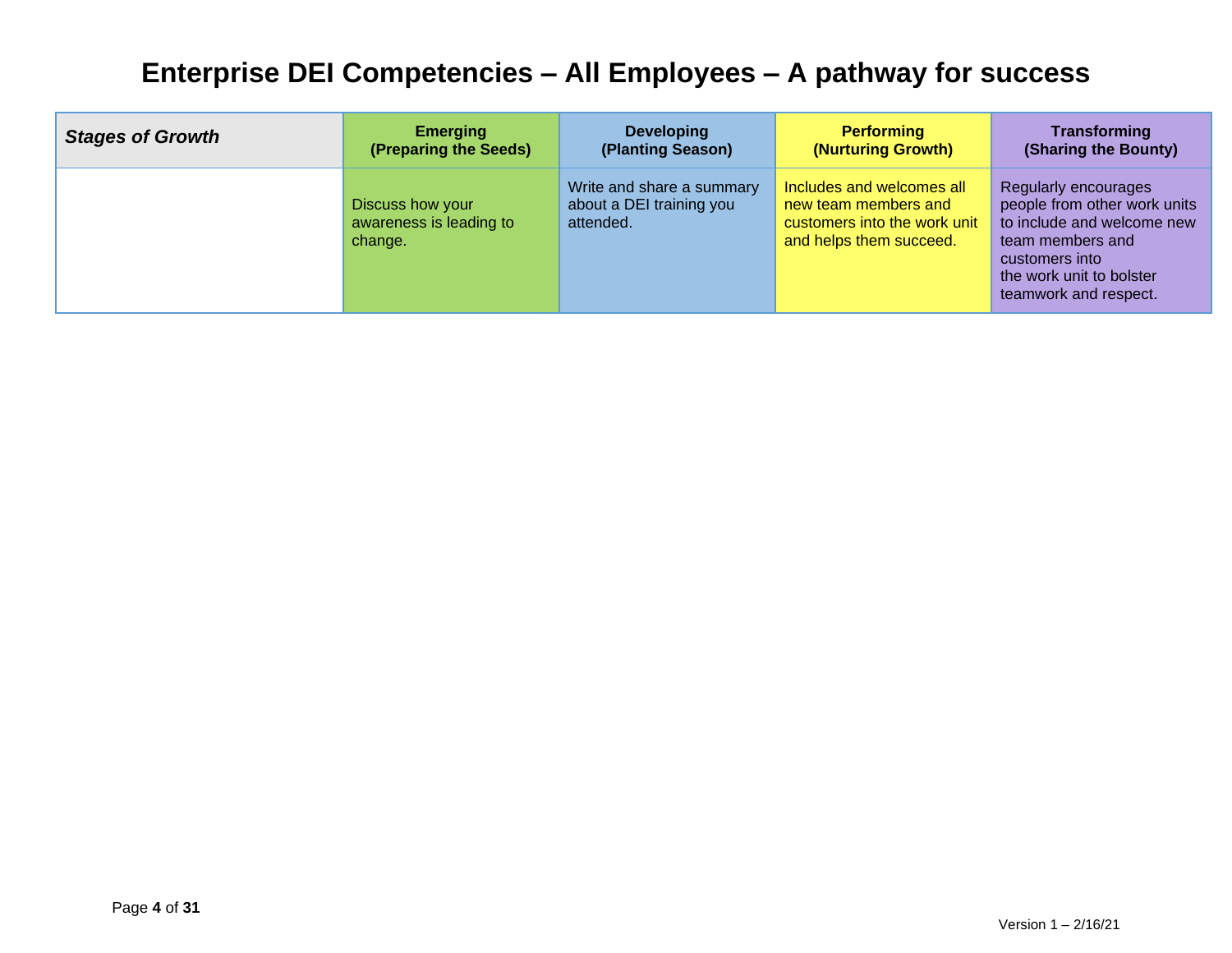### **Self-Awareness and Commitment to Growth**

This competency evaluates how state employees engage in self-reflection, lifelong learning, and growth.

### **Why is it needed?**

Self-awareness leads to an understanding of how our perceptions, attitudes, and behaviors impact others. The phrase "do your own work" is the essence of this competency. Commitment to growth, by regular reflection and recalibration, is what keeps us on that path. These practices enhance working relationships, and promote inclusive workplaces and an organizational culture of belonging.

| <b>Stages of Growth</b>                                                 | <b>Emerging</b><br>(Preparing the Seeds)                                                                                                                           | <b>Developing</b><br>(Planting Season)                                                                                                                                                                                                 | <b>Performing</b><br>(Nurturing Growth)                                                                                                                                                                                                                                                               | <b>Transforming</b><br>(Sharing the Bounty)                                                                                                                                                                                                                                                                                                                         |
|-------------------------------------------------------------------------|--------------------------------------------------------------------------------------------------------------------------------------------------------------------|----------------------------------------------------------------------------------------------------------------------------------------------------------------------------------------------------------------------------------------|-------------------------------------------------------------------------------------------------------------------------------------------------------------------------------------------------------------------------------------------------------------------------------------------------------|---------------------------------------------------------------------------------------------------------------------------------------------------------------------------------------------------------------------------------------------------------------------------------------------------------------------------------------------------------------------|
| <b>Standards of Competence</b>                                          | Understand your personal<br>identity and cultural<br>background.<br>Realize all lived experiences<br>are not the same.<br>Explore and identify your<br>own biases. | Understand how your values<br>and biases impact<br>communication, working<br>relationships, and the<br>communities you serve.<br>Examine your own<br>perspectives as they relate<br>to your personal and<br>professional growth goals. | Apply self-awareness and<br>knowledge about others to<br>advance workplace<br>inclusion.<br>Be comfortable in your<br>discomfort as you progress<br>through this work.<br>Adapt your behavior in<br>response to increased<br>intercultural knowledge to<br>create effective working<br>relationships. | Create a culture of inclusion<br>and belonging in the<br>workplace.<br>Empower colleagues to<br>engage in their own self-<br>awareness journey.<br>Model and hold space for<br>people to be comfortable in<br>their discomfort.<br>Demonstrate vulnerability<br>through sharing your own<br>identity and self-awareness<br>to inspire colleagues to do<br>the same. |
| <b>Examples of Activities</b><br>The action to build the<br>competency. | Engage in a self-<br>assessment of personal<br>history and beliefs<br>Learn about other cultures                                                                   | Engage in ongoing self-<br>education and self-reflection<br>regarding cultural<br>differences<br>Identify your values and how<br>they align with your<br>agency's objectives                                                           | Respond effectively to<br>inappropriate and non-<br>inclusive behavior.<br>Support colleagues in<br>difficult conversations about                                                                                                                                                                     | Deepen your practice of<br>self-reflection and self-<br>awareness.<br>Influence others to promote<br>and embrace DEI principles.                                                                                                                                                                                                                                    |

### **Self-Awareness and Commitment to Growth Stages of Growth Table**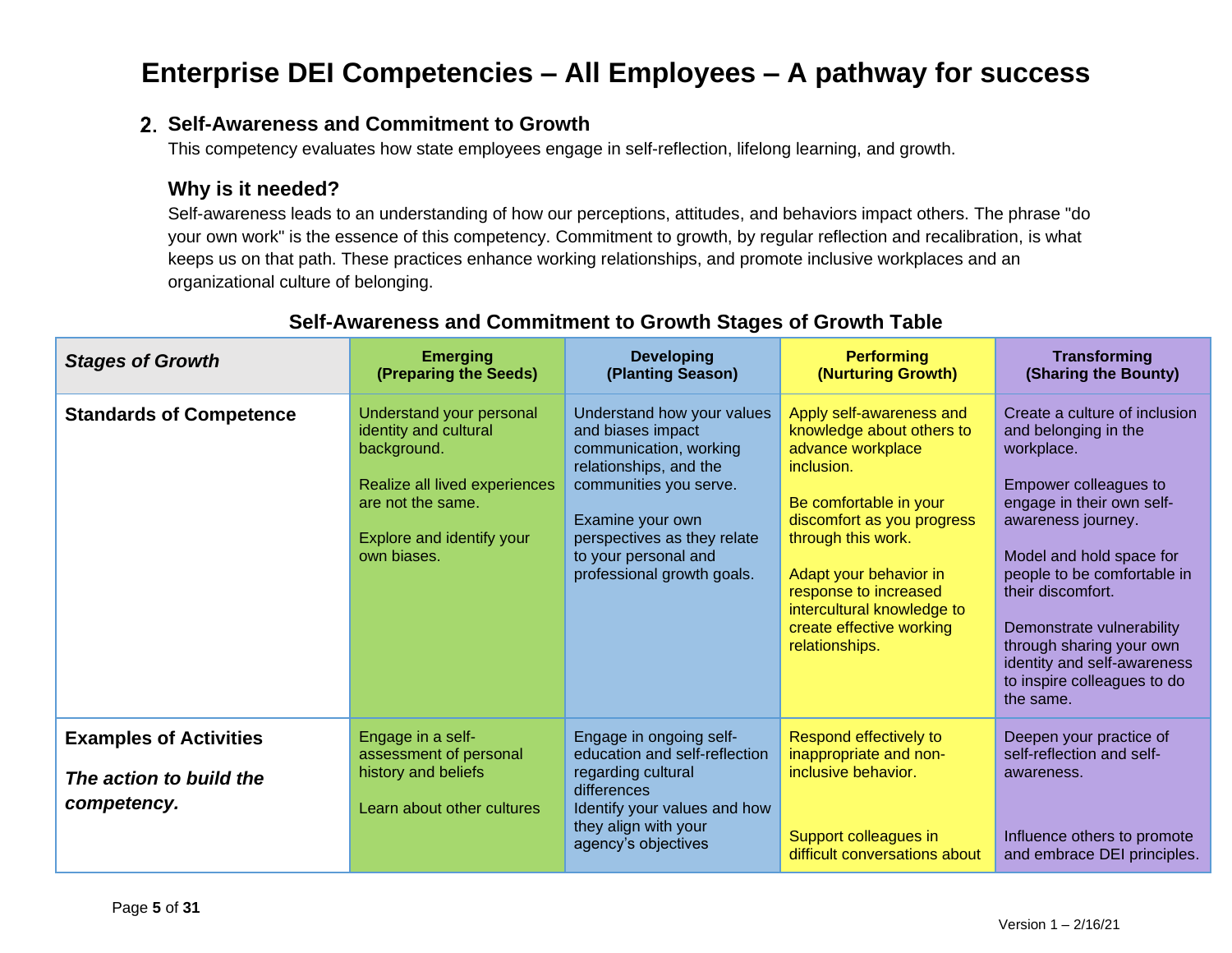| <b>Stages of Growth</b>                                                                                       | <b>Emerging</b><br>(Preparing the Seeds)                                                                                                                                                                                                                                                                | <b>Developing</b><br>(Planting Season)                                                                                                                                                                                                                                                                                                                                                             | <b>Performing</b><br>(Nurturing Growth)                                                                                                                                                                                                                                                                                                                    | <b>Transforming</b><br>(Sharing the Bounty)                                                                                                                                                                                                                                                                                                                                                     |
|---------------------------------------------------------------------------------------------------------------|---------------------------------------------------------------------------------------------------------------------------------------------------------------------------------------------------------------------------------------------------------------------------------------------------------|----------------------------------------------------------------------------------------------------------------------------------------------------------------------------------------------------------------------------------------------------------------------------------------------------------------------------------------------------------------------------------------------------|------------------------------------------------------------------------------------------------------------------------------------------------------------------------------------------------------------------------------------------------------------------------------------------------------------------------------------------------------------|-------------------------------------------------------------------------------------------------------------------------------------------------------------------------------------------------------------------------------------------------------------------------------------------------------------------------------------------------------------------------------------------------|
| "Here is how I get there."                                                                                    | Recognize and actively<br>address own biases and<br>privileges                                                                                                                                                                                                                                          | Interrupt one's own<br>inappropriate or non-<br>inclusive behavior<br>Become aware of and be<br>open to the cultural<br>differences within your team                                                                                                                                                                                                                                               | values, identity, and self-<br>image.<br>Share revelations about our<br>areas of privilege,<br>oppression, and/or<br>intersectionality while<br>remaining curious, effective,<br>and engaged.<br>Continue to practice self-<br>reflection and build self-<br>awareness.<br>Operationalize inclusivity in<br>decisions affecting policies<br>and practices. | Share how to operationalize<br>inclusion and belonging in<br>agency policies and<br>practices.                                                                                                                                                                                                                                                                                                  |
| <b>Examples of Competency</b><br><b>Demonstration</b><br>What I do.<br>"Here is what you'll notice<br>in me." | At work, share or discuss<br>what you learned about your<br>identity, about other<br>cultures, and/or from self-<br>assessments such as the<br><b>Implicit Association Test.</b><br>Share a realization about a<br>bias you discovered related<br>to a community Washington<br>state government serves. | Discuss with your supervisor<br>the alignment between your<br>personal values and the<br>agency's objectives.<br>Reflect upon workplace<br>interactions affected by<br>personal biases or<br>behaviors and discuss with<br>a trusted colleague.<br>Take the initiative to learn<br>more about my own biases<br>and begin addressing them.<br>Be personally accountable<br>for resolving conflicts. | Actively participate in an<br>agency or interagency<br>diversity committee or<br>workgroup and share<br>knowledge gained with your<br>team.<br>Be an active bystander by<br>interrupting non-inclusive<br>behavior.<br>Take the last ten minutes of<br>the day to journal about an<br>interaction that could be                                            | Share your DEI journey in<br>the workplace to encourage<br>everyone to begin/continue<br>their own journey.<br>Teach/coach others how to<br>practice self-reflection and<br>build self-awareness.<br>Create templates for<br>inclusive policies to share<br>with other agencies.<br>Expand the discussion of<br>DEI outside your circle to<br>incorporate new ideas,<br>opinions, and concepts. |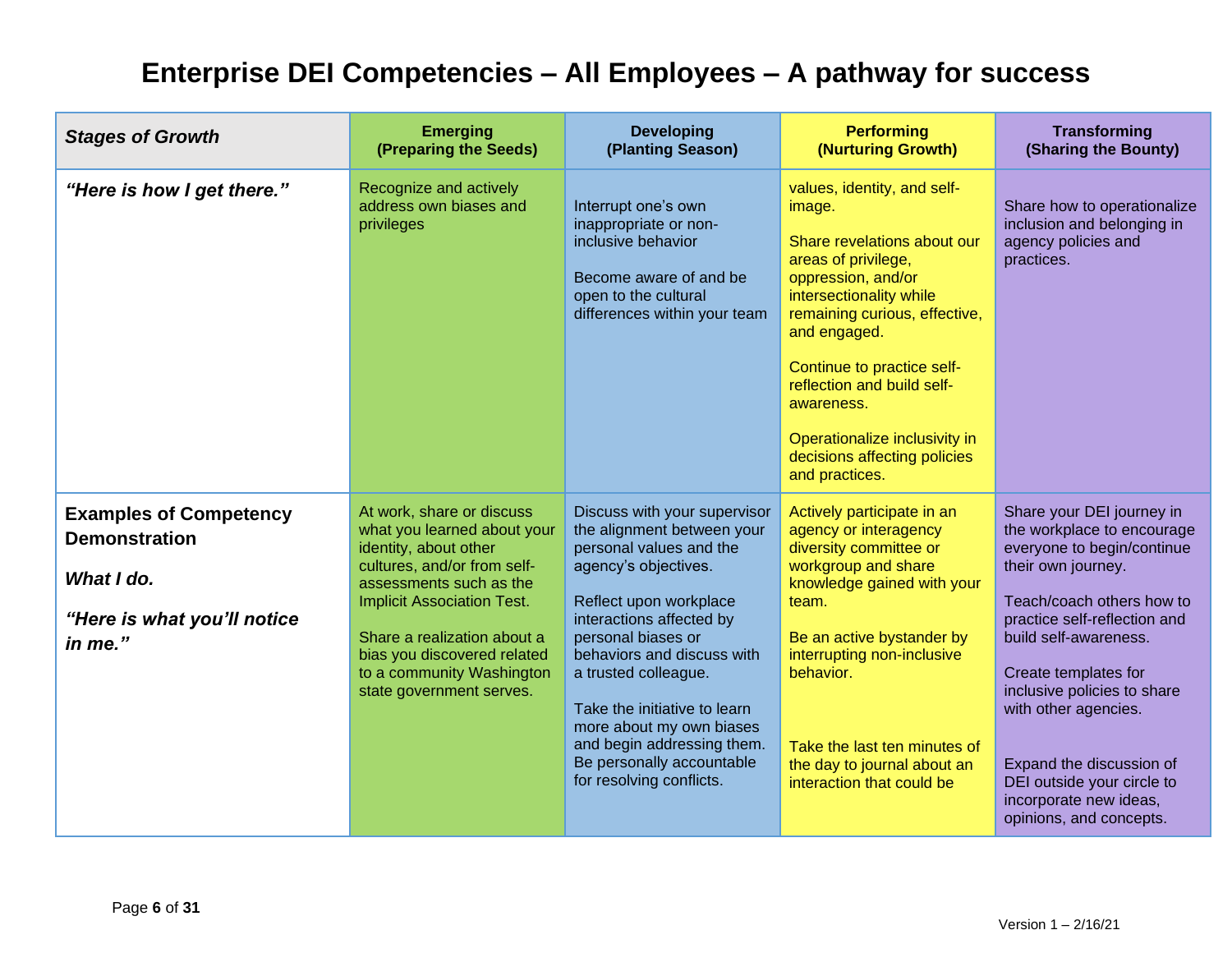| <b>Stages of Growth</b> | <b>Emerging</b><br>(Preparing the Seeds) | <b>Developing</b><br>(Planting Season) | <b>Performing</b><br>(Nurturing Growth)                                | <b>Transforming</b><br>(Sharing the Bounty) |
|-------------------------|------------------------------------------|----------------------------------------|------------------------------------------------------------------------|---------------------------------------------|
|                         |                                          |                                        | improved and come up with<br>other ways of responding.                 |                                             |
|                         |                                          |                                        | Make space for all<br>participants to be heard and<br>encourage input. |                                             |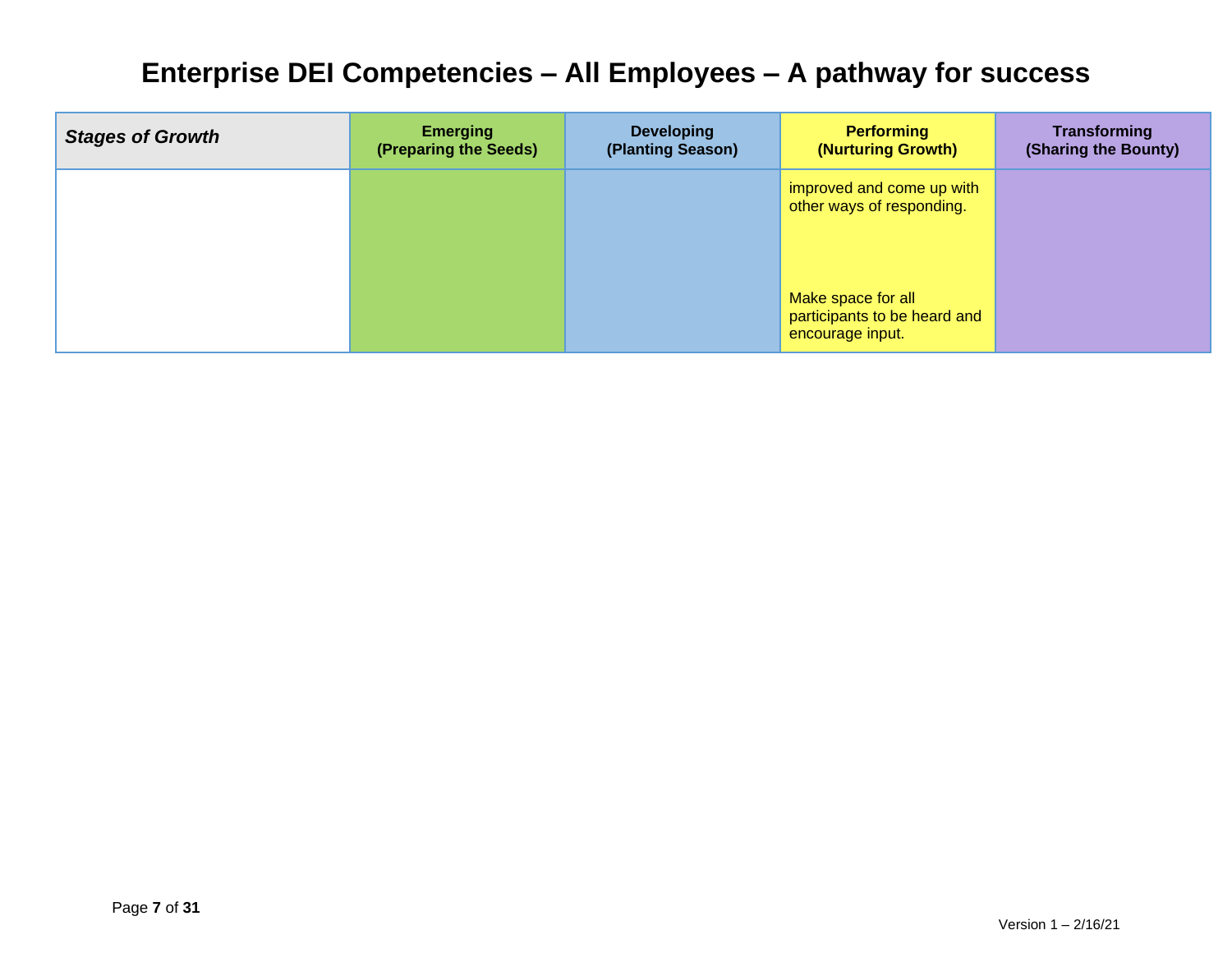## **Cultivating Mutually Beneficial and Trusting Strategic Partnerships**

This competency evaluates how state employees will conduct themselves in a manner that builds trust, enhances work relationships, and meaningfully partner and engage with those they serve and serve with.

### **Why is it needed?**

Cultivating mutually beneficial and trusting strategic partnerships is foundational to creating shared success where all communities thrive. It reinforces the legitimacy of government services and actions by sharing power and creating responsiveness and transparency, particularly with historically marginalized and oppressed communities. Public service is at its best when we take action with the community instead of for the community.

| <b>Stages of Growth</b>        | <b>Emerging</b><br>(Preparing the Seeds)                                                                                                                                                                                                               | <b>Developing</b><br>(Planting Season)                                                                                                                                                    | <b>Performing</b><br>(Nurturing Growth)                                                                                                                                                                                                                                                                                                                                                                                                             | <b>Transforming</b><br>(Sharing the Bounty)                                                                                                                                                                                                                                                                                                                                                                                |
|--------------------------------|--------------------------------------------------------------------------------------------------------------------------------------------------------------------------------------------------------------------------------------------------------|-------------------------------------------------------------------------------------------------------------------------------------------------------------------------------------------|-----------------------------------------------------------------------------------------------------------------------------------------------------------------------------------------------------------------------------------------------------------------------------------------------------------------------------------------------------------------------------------------------------------------------------------------------------|----------------------------------------------------------------------------------------------------------------------------------------------------------------------------------------------------------------------------------------------------------------------------------------------------------------------------------------------------------------------------------------------------------------------------|
| <b>Standards of Competence</b> | Know the communities you<br>serve, as well as the<br>impacts of systems,<br>programs, policies, and<br>services.<br>Take ownership of lost-trust<br>circumstances and make<br>changes that rebuild trust<br>and strengthens strategic<br>partnerships. | Understand what<br>employees, clients, and<br>communities need to thrive<br>and successfully engage.<br>Maintain open lines of<br>communication even during<br>disagreement and conflict. | Design and implement<br>processes and practices<br>with employees and clients<br>that increase trust and apply<br>rules and policies equitably<br>and consistently.<br>Cultivate trust and build<br>relationships with people<br>and communities that<br>experience marginalization<br>in our systems, including<br>different sexual orientations.<br>gender identities and<br>expressions, ability, racial,<br>ethnic, and cultural<br>background. | Co-create and support<br>policies, programs,<br>practices, and procedures<br>that increase the power,<br>voice, and influence of the<br>most impacted and<br>marginalized employees<br>and clients.<br>Demonstrate flexibility,<br>adaption, and cross-cultural<br>communication skills when<br>interacting with others.<br>Acknowledge and<br>incorporate people's lived<br>experiences in your own<br>words and actions. |
| <b>Examples of Activities</b>  | Identify the various<br>communities and groups<br>impacted by a particular                                                                                                                                                                             | Learn about communities<br>and groups impacted by a<br>particular agency program,                                                                                                         | Use contributions from<br>clients, communities, tribes,<br>partners, and stakeholders                                                                                                                                                                                                                                                                                                                                                               | Intentionally share<br>leadership and decision-                                                                                                                                                                                                                                                                                                                                                                            |

# **Cultivating Mutually Beneficial and Trusting Strategic Partnerships Stages of Growth Table**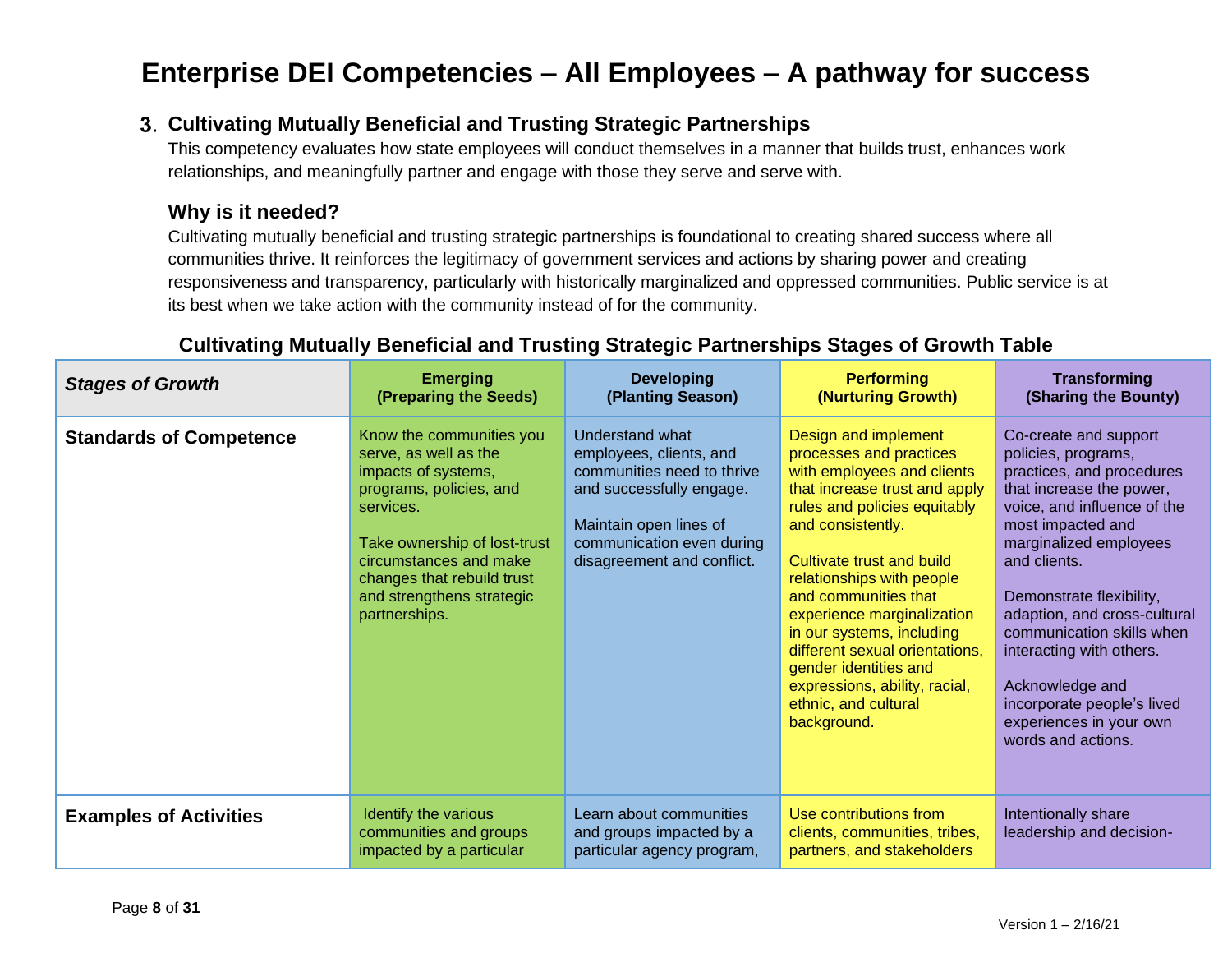| <b>Stages of Growth</b>                                                                                                                                                        | <b>Emerging</b><br>(Preparing the Seeds)                                                                                                                                                                                                                                                                                                                                             | <b>Developing</b><br>(Planting Season)                                                                                                                                                                                                                                                                                           | <b>Performing</b><br>(Nurturing Growth)                                                                                                                                                                                                                                                                                                                                                                                                            | <b>Transforming</b><br>(Sharing the Bounty)                                                                                                                                                                                                                                                                                         |
|--------------------------------------------------------------------------------------------------------------------------------------------------------------------------------|--------------------------------------------------------------------------------------------------------------------------------------------------------------------------------------------------------------------------------------------------------------------------------------------------------------------------------------------------------------------------------------|----------------------------------------------------------------------------------------------------------------------------------------------------------------------------------------------------------------------------------------------------------------------------------------------------------------------------------|----------------------------------------------------------------------------------------------------------------------------------------------------------------------------------------------------------------------------------------------------------------------------------------------------------------------------------------------------------------------------------------------------------------------------------------------------|-------------------------------------------------------------------------------------------------------------------------------------------------------------------------------------------------------------------------------------------------------------------------------------------------------------------------------------|
| The action to build the<br>competency.<br>"Here is how I get there."                                                                                                           | agency policy, program, or<br>service.<br>Be thoughtful and<br>accountable for your words<br>and actions.                                                                                                                                                                                                                                                                            | policy, or service by<br>researching and building<br>trusting, respectful, and<br>mutually beneficial<br>relationships with members<br>of the community.<br>Apply strategies to<br>deescalate and work<br>through conflict and difficult<br>conversations.                                                                       | to plan, deliver, revise, and<br>reflect on established<br>policies, practices,<br>procedures, and programs.<br>Communicate transparently,<br>especially to impacted<br>employees or groups<br>historically marginalized or<br>oppressed, about processes<br>and decisions.                                                                                                                                                                        | making power with<br>communities.<br>Establish a "Color Brave©"<br>learning space or meeting.                                                                                                                                                                                                                                       |
| <b>Examples of Competency</b><br><b>Demonstration</b><br>What I do.<br>"Here is what you'll notice<br>in me."<br><b>Examples of Competency</b><br><b>Demonstration (cont.)</b> | An employee whose work<br>impacts tribal communities<br>takes a government to<br>government training.<br>An employee refers to a<br>community using language<br>that is offensive to members<br>of the community. After<br>being made aware, the<br>employee acknowledges the<br>negative impact of their<br>words, learns the<br>appropriate language, and<br>uses it from then on. | Through engagement and<br>dialogue with communities,<br>you learns where the most<br>appropriate deployment of<br>agency resources to<br>address a particular health<br>issue is needed.<br>During a difficult<br>conversation, you practice<br>effective and mindful<br>communication skills<br>promoting mutual<br>engagement. | An employee partners with<br>individuals and groups from<br>historically marginalized or<br>oppressed communities to<br>influence a particular<br>agency, program, policy, or<br>service.<br>When starting a new project,<br>you gather a committee of<br>employees or clients to<br>create the project plan and<br>seek feedback and input<br>from employees with diverse<br>backgrounds and skill sets<br>as part of the development<br>process. | Prior to beginning the work<br>of creating a public program,<br>the employee engages with<br>communities to make sense<br>of the data, assess the<br>current state, and establish<br>the goal. The employee<br>partners with community<br>members to co-design the<br>program with measures to<br>assess the program's<br>progress. |
|                                                                                                                                                                                |                                                                                                                                                                                                                                                                                                                                                                                      |                                                                                                                                                                                                                                                                                                                                  |                                                                                                                                                                                                                                                                                                                                                                                                                                                    | An employee opens a<br>meeting by inviting<br>suggestions for agreements<br>and norms on how<br>participants will engage,<br>operate with one another,                                                                                                                                                                              |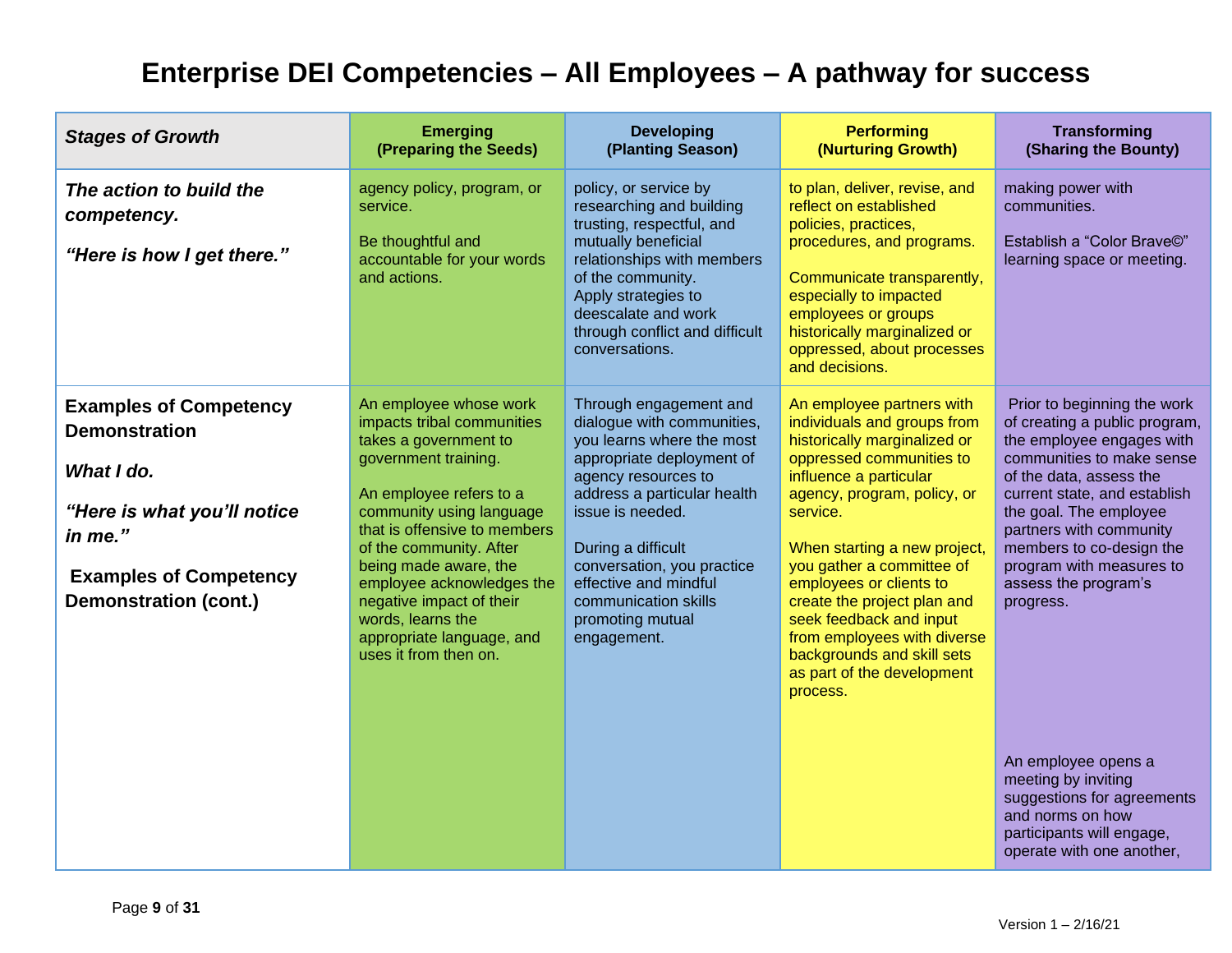| <b>Stages of Growth</b> | <b>Emerging</b>       | <b>Developing</b> | <b>Performing</b>  | <b>Transforming</b>                                                                            |
|-------------------------|-----------------------|-------------------|--------------------|------------------------------------------------------------------------------------------------|
|                         | (Preparing the Seeds) | (Planting Season) | (Nurturing Growth) | (Sharing the Bounty)                                                                           |
|                         |                       |                   |                    | and lean into discomfort<br>when the conversations get<br>difficult, especially about<br>race. |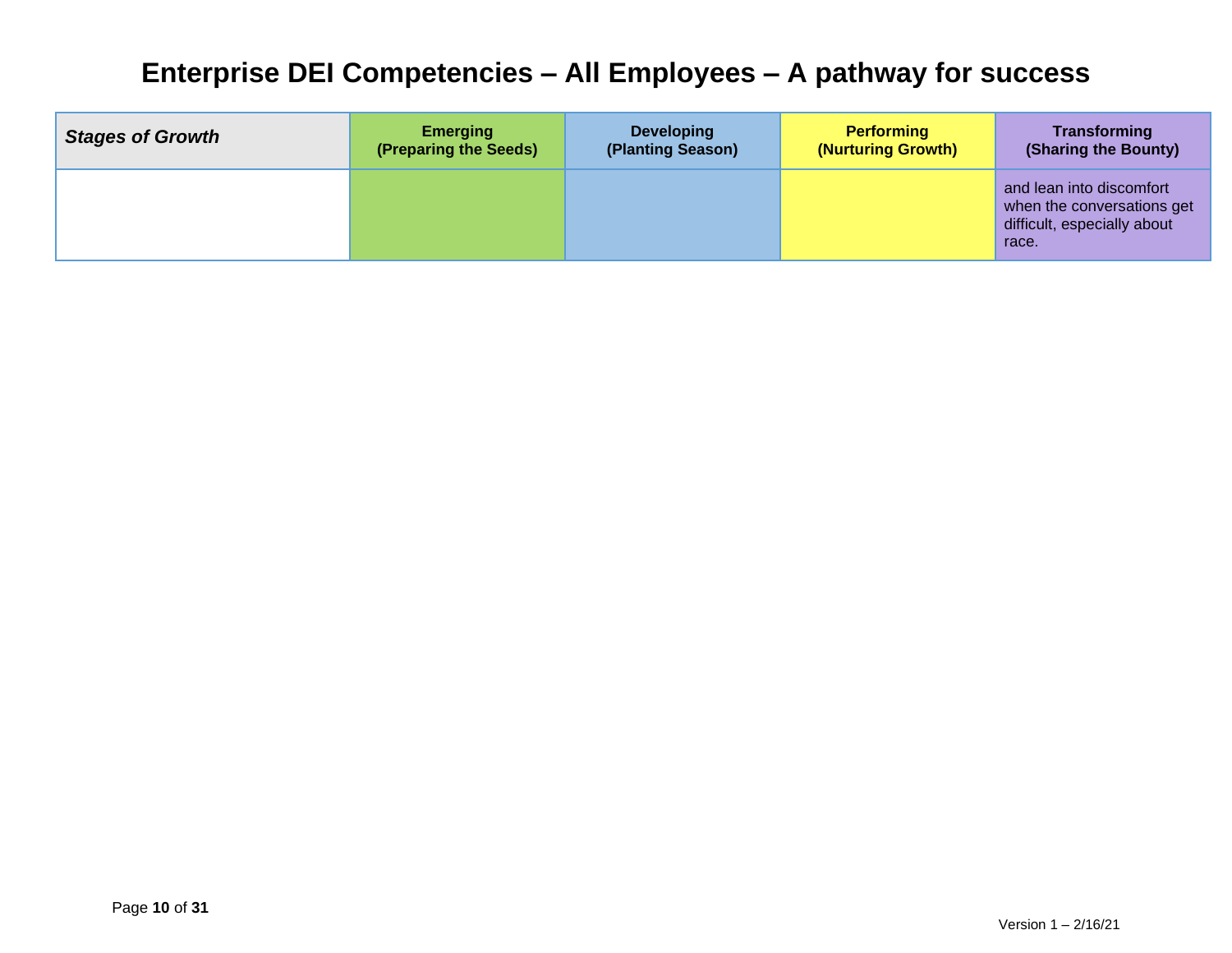### **Inclusive Excellence & Allyship**

This competency evaluates the ability of state employees to demonstrate that all people are valued and engaged as members of the group, team, organization, or community through equitable, inclusive, and respectful behavior.<sup>2</sup>

### **Why is it needed?**

Inclusivity and allyship are important elements in supporting psychological safety in the workplace. Allyship leverages privilege in improving workplace climate and advocating in crucial conversations. This competency is critical to the success of any team or organization.

| <b>Stages of Growth</b>                                                                                                                        | <b>Emerging</b><br>(Preparing the Seeds)                                                                                                                               | <b>Developing</b><br>(Planting Season)                                                                                                                                                                | <b>Performing</b><br>(Nurturing Growth)                                                                                                                                                                                                                 | <b>Transforming</b><br>(Sharing the Bounty)                                                                                                                                                        |
|------------------------------------------------------------------------------------------------------------------------------------------------|------------------------------------------------------------------------------------------------------------------------------------------------------------------------|-------------------------------------------------------------------------------------------------------------------------------------------------------------------------------------------------------|---------------------------------------------------------------------------------------------------------------------------------------------------------------------------------------------------------------------------------------------------------|----------------------------------------------------------------------------------------------------------------------------------------------------------------------------------------------------|
| <b>Standards of Competence</b>                                                                                                                 | Understand the role of<br>allyship and how it applies<br>to one's own areas of<br>privilege<br>Recognize your own in-<br>group/out-group biases                        | See the world through a<br>different cultural perspective<br>and begin to explore<br>opportunities for allyship<br>Be aware of how the<br>dominant culture<br>perpetuates distancing and<br>othering. | Imbed allyship into everyday<br>work through intentional co-<br>creation with those without<br>privilege<br>Use conscious disruption of<br>othering to increase<br>inclusion and belonging.                                                             | Teach the principles of<br>allyship and its importance to<br>inclusive excellence.<br>Foster belonging at the<br>structural, systematic, and<br>institutional levels.                              |
| <b>Examples of Activities</b><br>The action to build the<br>competency.<br>"Here is how I get there."<br><b>Examples of Activities (cont.)</b> | Identify what areas one<br>holds privilege and can be<br>an ally<br>Expand your exposure to<br>out-group norms and<br>practices to increase<br>inclusion and allyship. | Listen to and elevate the<br>voices of those who have<br>been marginalized and<br>oppressed<br>Engage in reflective<br>practices to reduce your<br>distancing and othering<br>behaviors.              | Solicit meaningful<br>stakeholder participation to<br>ensure and intentionally<br>incorporate feedback and<br>recommendations.<br>Engage your team in regular<br>discussions of the Implicit<br><b>Association Test to disrupt</b><br>acts of othering. | Encourage others with<br>privilege to speak up and be<br>allies<br>Create opportunities to<br>inform, recommend, and<br>advocate changes to agency<br>policies, programs, and<br>service delivery. |

# **Inclusive Excellence & Allyship Stages of Growth Table**

<sup>&</sup>lt;sup>2</sup> The competencies are designed to apply to the workforce while in their role as state employees, regardless of location or position.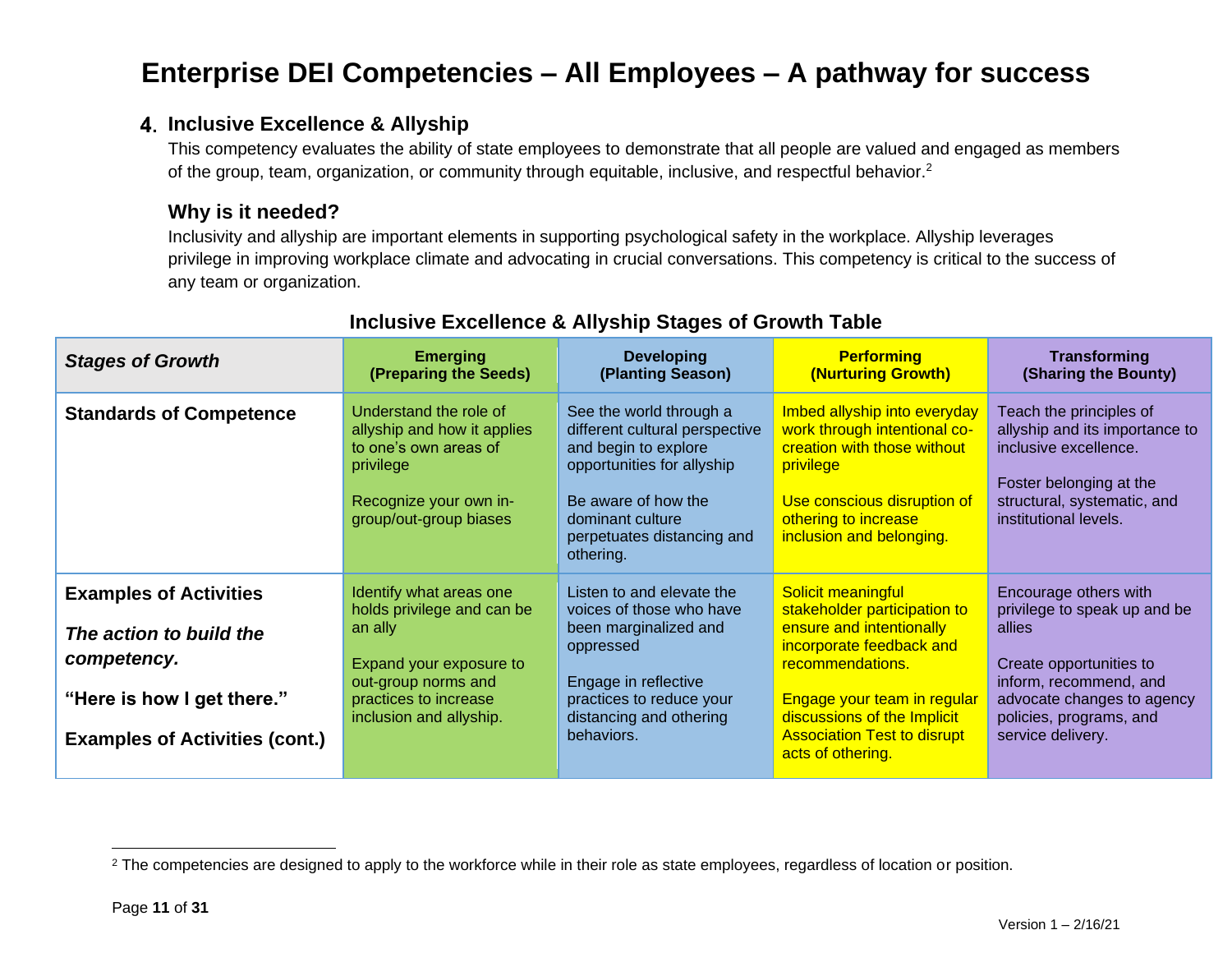| <b>Stages of Growth</b>                                                                                       | <b>Emerging</b>                                                                                                                                                                                                                                                                                                                                                                | <b>Developing</b>                                                                                                                                                                                                                                                                                                                                                                                                                                                                                                                          | <b>Performing</b>                                                                                                                                                                                                                                                                                                                                                                                                                          | <b>Transforming</b>                                                                                                                                                                                                            |
|---------------------------------------------------------------------------------------------------------------|--------------------------------------------------------------------------------------------------------------------------------------------------------------------------------------------------------------------------------------------------------------------------------------------------------------------------------------------------------------------------------|--------------------------------------------------------------------------------------------------------------------------------------------------------------------------------------------------------------------------------------------------------------------------------------------------------------------------------------------------------------------------------------------------------------------------------------------------------------------------------------------------------------------------------------------|--------------------------------------------------------------------------------------------------------------------------------------------------------------------------------------------------------------------------------------------------------------------------------------------------------------------------------------------------------------------------------------------------------------------------------------------|--------------------------------------------------------------------------------------------------------------------------------------------------------------------------------------------------------------------------------|
|                                                                                                               | (Preparing the Seeds)                                                                                                                                                                                                                                                                                                                                                          | (Planting Season)                                                                                                                                                                                                                                                                                                                                                                                                                                                                                                                          | (Nurturing Growth)                                                                                                                                                                                                                                                                                                                                                                                                                         | (Sharing the Bounty)                                                                                                                                                                                                           |
| <b>Examples of Competency</b><br><b>Demonstration</b><br>What I do.<br>"Here is what you'll notice<br>in me." | An employee shares their<br>increasing comfort in<br>discussing their areas of<br>privilege and non-privilege<br>and their identity.<br>An employee reads an<br>article about an Asian<br>culture and notices that<br>there is an emphasis on<br>collective identity and<br>applies the knowledge to<br>working with individuals who<br>are a part of a collective<br>culture. | Read a book that is about a<br>person/people who have a<br>lived experience different<br>from your own.<br>An employee invites a<br>person with a lived<br>experience that represents<br>customers and clients<br>served by the work team.<br>An employee helps a<br>coworker to understand and<br>use appropriate terms such<br>as, people who are<br>incarcerated, people with<br>disabilities, people living in<br>poverty, etc.<br>As a member of the<br>dominate culture, an<br>employee respectfully<br>confronts a colleagues bias. | A meeting planner chooses<br>to host the next public town<br>hall regarding graduation<br>requirements in a<br>community experiencing low<br>graduation rates.<br>As a member of a<br>recruitment team, you want<br>to have a diverse applicant<br>pool. Before proceeding,<br>you brainstorm with other<br>professionals who<br>successfully recruit and<br>retain a diverse workforce<br>on ways to attract a diverse<br>applicant pool. | You mentor a coworker who<br>identifies with your same<br>privilege identity in the<br>importance of allyship.<br>You create a lunch time club<br>to discuss all inclusive<br>excellence topics as<br>determined by the group. |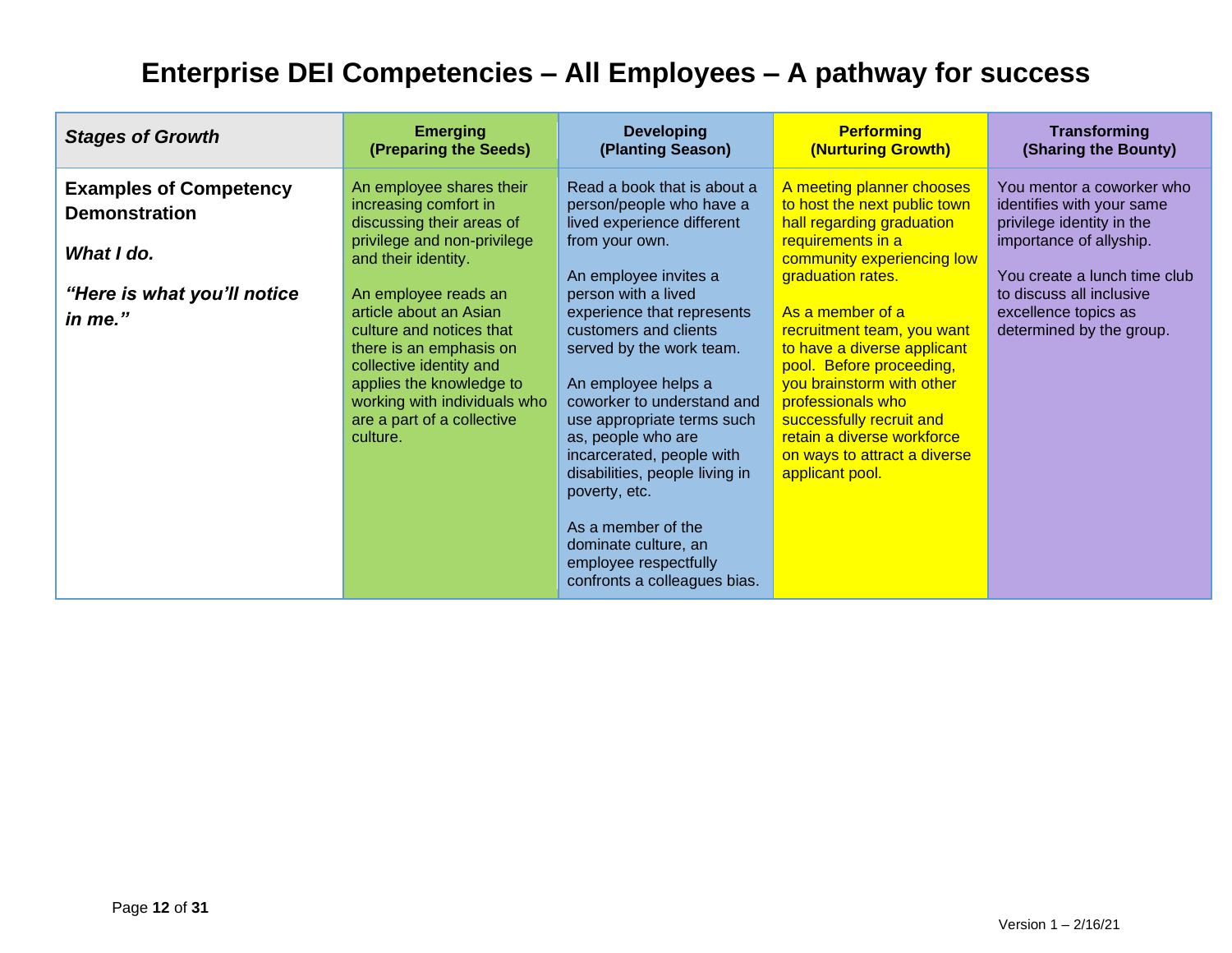### **Measuring for Success and Improvement**

This competency evaluates the ability of state employees to develop, implement, evaluate, and continually improve strategies that promote equity and inclusion in their organization and with the communities they serve.

### **Why is it needed?**

Measuring success and improvement ensures we have the ability to determine our impact by assessing what is working, what is not, and where we need to improve. By measuring our progress, we can continually adjust and improve upon the strategies we use to achieve our desired outcomes. Using data, we can ensure accountability is imbedded with our actions and use of public resources.

| <b>Stages of Growth</b>        | <b>Emerging</b><br>(Preparing the Seeds)                                                                                                                                                                                                                | <b>Developing</b><br>(Planting Season)                                                                                                                                                                                                                                                                                                                                   | <b>Performing</b><br>(Nurturing Growth)                                                                                                                                                                                                                                                           | <b>Transforming</b><br>(Sharing the Bounty)                                                                                                                                                                                                                                                                                                                                                                                 |
|--------------------------------|---------------------------------------------------------------------------------------------------------------------------------------------------------------------------------------------------------------------------------------------------------|--------------------------------------------------------------------------------------------------------------------------------------------------------------------------------------------------------------------------------------------------------------------------------------------------------------------------------------------------------------------------|---------------------------------------------------------------------------------------------------------------------------------------------------------------------------------------------------------------------------------------------------------------------------------------------------|-----------------------------------------------------------------------------------------------------------------------------------------------------------------------------------------------------------------------------------------------------------------------------------------------------------------------------------------------------------------------------------------------------------------------------|
| <b>Standards of Competence</b> | Recognize that there is DEI<br>related data relevant to your<br>program and practices.<br>Recognize importance of<br>collecting DEI data.<br>Understand the importance<br>of setting DEI goals and<br>initiatives within your<br>program and practices. | Learn the story data is<br>telling about your program<br>and practices.<br>Aware of what DEI related<br>data is available and what<br>opportunities and limitations<br>exist with regard to the data<br>Connecting the data story<br>with the DEI related goals<br>and initiatives to your<br>agency and other statewide<br>goals and initiatives (i.e.,<br>Results WA). | Use DEI data to inform and<br>influence your organization's<br>programs and services.<br>Be able to identify missing<br>data and consult with a data<br>specialist to explore<br>feasibility of collection and<br>use.<br>Use data, set a DEI related<br>goal, measure, and evaluate<br>progress. | Be current on global,<br>national, local trends and<br>changes and how they may<br>inform and influence your<br>organizational programs and<br>services and DEI.<br>Help others to understand,<br>evaluate, and expand their<br>own DEI related data to<br>improve their programs and<br>practices.<br>Advance DEI-related goals<br>through continuous<br>improvement and innovation<br>to achieve the desired<br>outcomes. |
| <b>Examples of Activities</b>  | Identify what data is<br>available on client/customer<br>feedback                                                                                                                                                                                       | Based on data, describe<br>what the customer/client                                                                                                                                                                                                                                                                                                                      | Identify how the agency DEI<br>data can improve your                                                                                                                                                                                                                                              | Research trends and<br>changes, share with others<br>how the data may influence                                                                                                                                                                                                                                                                                                                                             |

## **Measuring for Success and Improvement Stages of Growth Table**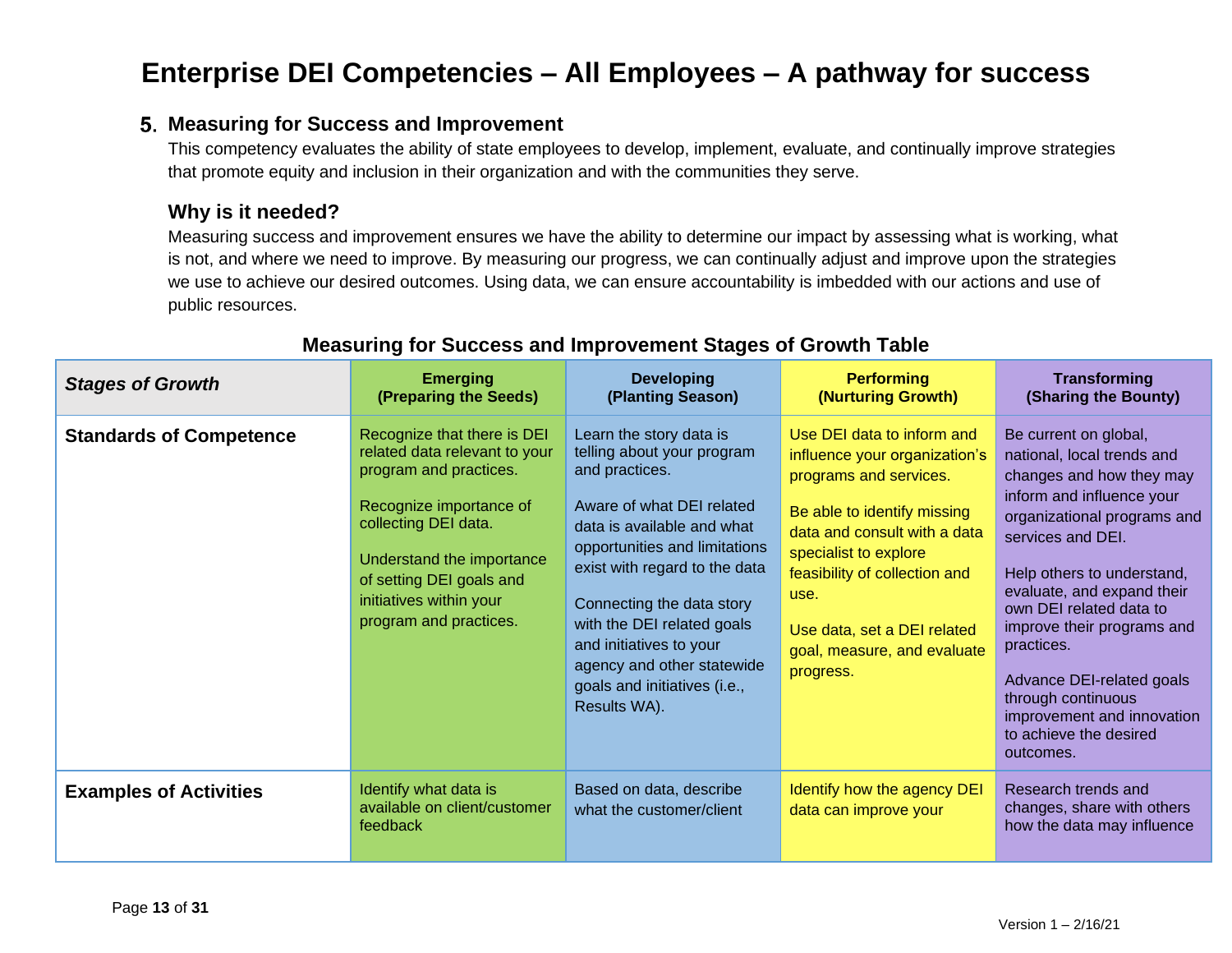| <b>Stages of Growth</b>                                                                                       | <b>Emerging</b><br>(Preparing the Seeds)                                                                                                                                                                                                                                    | <b>Developing</b><br>(Planting Season)                                                                                                                                                                                                                                          | <b>Performing</b><br>(Nurturing Growth)                                                                                                                                                                                                                                 | <b>Transforming</b><br>(Sharing the Bounty)                                                                                                                                                                                                                                                     |
|---------------------------------------------------------------------------------------------------------------|-----------------------------------------------------------------------------------------------------------------------------------------------------------------------------------------------------------------------------------------------------------------------------|---------------------------------------------------------------------------------------------------------------------------------------------------------------------------------------------------------------------------------------------------------------------------------|-------------------------------------------------------------------------------------------------------------------------------------------------------------------------------------------------------------------------------------------------------------------------|-------------------------------------------------------------------------------------------------------------------------------------------------------------------------------------------------------------------------------------------------------------------------------------------------|
| The action to build the<br>competency.                                                                        | Use and/or consider using<br>DEI data in discussions                                                                                                                                                                                                                        | experience is related to your<br>program or practice.                                                                                                                                                                                                                           | agencies program or<br>practice.                                                                                                                                                                                                                                        | agency programs and<br>practices                                                                                                                                                                                                                                                                |
| "Here is how I get there."                                                                                    | Familiarize yourself with<br>your agency's DEI goals                                                                                                                                                                                                                        | Identify the marginalized or<br>oppressed groups who have<br>been included and perhaps,<br>left out of program or<br>practice data collection.<br>Become knowledgeable<br>regarding enterprise level<br>DEI goals.                                                              | Review agency data with<br>identified employees and<br>customers to gain additional<br>insights into the collected<br>data.<br>Develop and implement DEI<br>related metrics.                                                                                            | Mentor or coach another<br>employee in the review of<br>agency data and processes<br>for evaluation and<br>improvement.<br>Using DEI data and insights,<br>co-create DEI strategic<br>objectives or statewide level<br>DEI goals with other<br>employees and customers                          |
| <b>Examples of Competency</b><br><b>Demonstration</b><br>What I do.<br>"Here is what you'll notice<br>in me." | An employee reviews the<br>annual client/customer<br>survey report and<br>participates in a facilitated<br>discussion with team.<br>During a discussion on<br>client/customer service<br>delivery, an employee raises<br>a question regarding where<br>the data comes from. | Meet with agency or other<br>experts who understand the<br>use of data, to include DEI<br>data.<br>Based on published<br>scientific data, an employee<br>identifies that people of<br>color have a twenty percent<br>less likelihood of receiving<br>services from the program. | Share your analysis and<br>identified areas of<br>improvement with your<br>team.<br>Facilitate a focus group.<br>Assist in development of a<br><b>SMART</b> (Specific,<br>Measurable, Attainable,<br><b>Relevant, Timely) DEI</b><br>strategic goal for your<br>agency. | Incorporate data trends and<br>changes into the agency<br>DEI business case.<br>Mentor or coach other<br>teams in your agency in<br>methods to use DEI data to<br>improve processes.<br>Lead employee and<br>customer focus groups on<br>the "Future of DEI" to create<br>a shared and improved |
| <b>Examples of Competency</b><br><b>Demonstration (cont.)</b>                                                 | An employee asks how a<br>proposal relates to agency<br>DEI goals during a staff<br>meeting.                                                                                                                                                                                | An employee raises a<br>concern that one<br>client/customer group was<br>left out of their program's or<br>practice's recent data<br>collection efforts.<br>An employee researches<br>the Results WA DEI related<br>goals and performance                                       |                                                                                                                                                                                                                                                                         | vision.                                                                                                                                                                                                                                                                                         |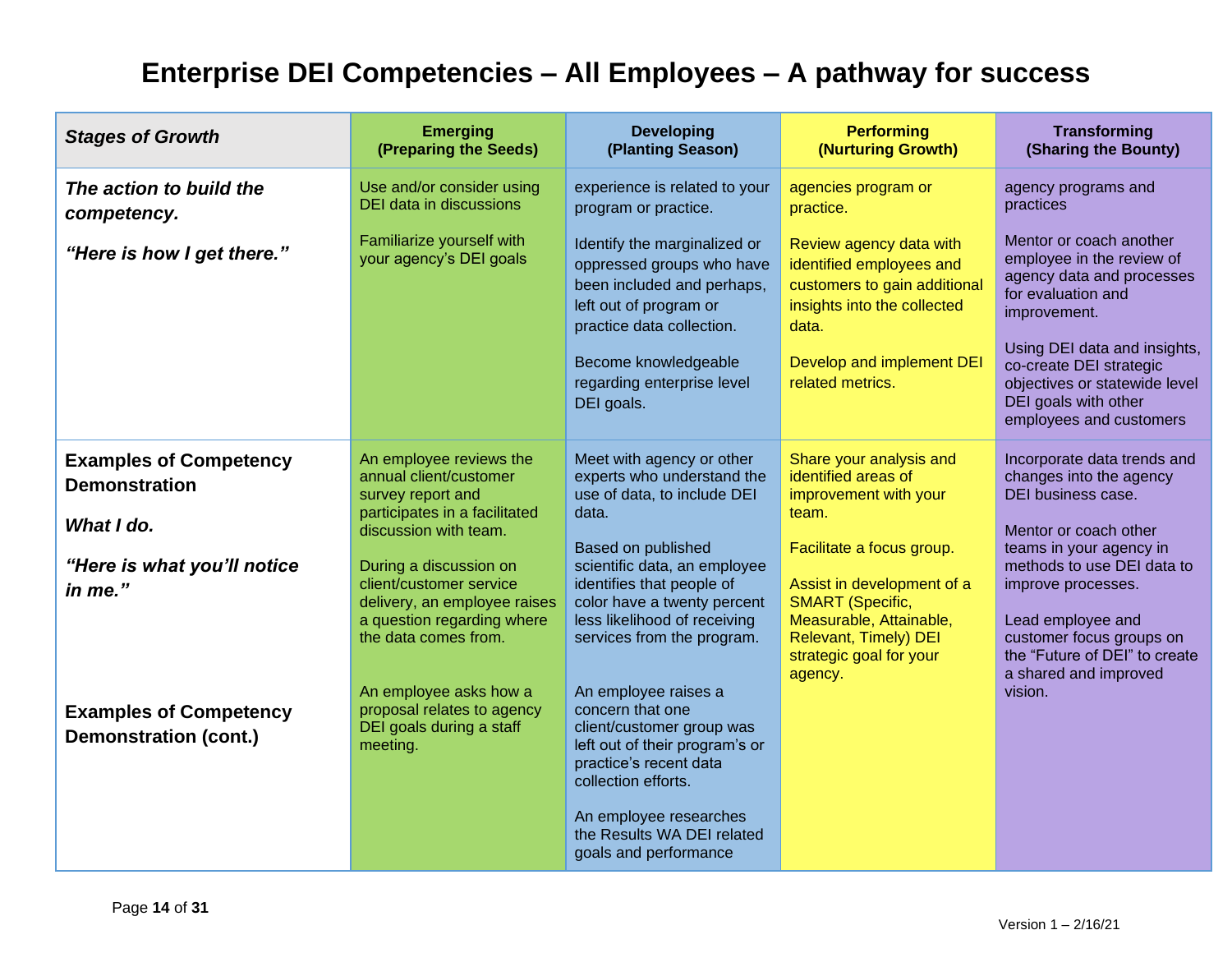| <b>Stages of Growth</b> | <b>Emerging</b>       | <b>Developing</b>                                                                              | <b>Performing</b>  | <b>Transforming</b>  |
|-------------------------|-----------------------|------------------------------------------------------------------------------------------------|--------------------|----------------------|
|                         | (Preparing the Seeds) | (Planting Season)                                                                              | (Nurturing Growth) | (Sharing the Bounty) |
|                         |                       | measures and is able to<br>connect them with their<br>agency or program/practice<br>DEI goals. |                    |                      |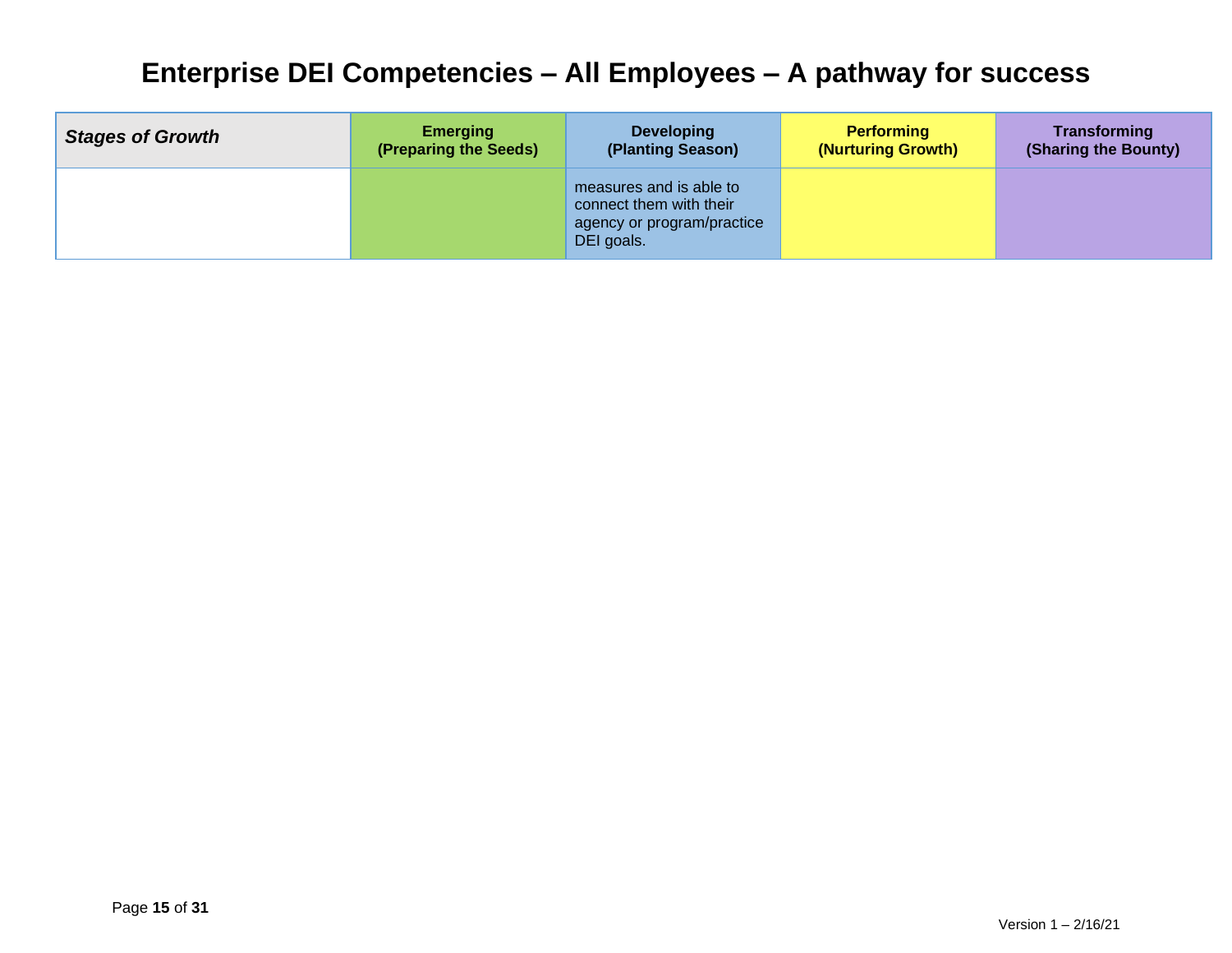# <span id="page-15-0"></span>Text only descriptions

# **Introduction:**

These competencies have been created by the State of Washington to support our shift to a more diverse, equitable and inclusive enterprise-wide culture. These competencies are designed to be a tool in creating pathways for employees to learn and grow in this critical area of knowledge and behavior as we continue to build work environments grounded in diversity, equity, inclusion, and respect where people thrive, our missions are accomplished, and the public is served.

The State of Washington is committed to creating an environment where diversity, equity and inclusion are key characteristics of our workplace environments that are marked by opportunities for a robust diversity of people encouraged to be their authentic selves and perform to our full capabilities. Our business environment is fast moving and complex and benefits from integrating and leveraging diverse perspectives that promote innovation and collaboration.

The purpose of establishing standardized competencies is to support departments and agencies in such activities as informing: job descriptions; training needs assessment criteria; organizational policy development; continuing improvement initiatives; continuing professional development; recruitment screening , selection, retention and promotion; diverse supplier access; accessibility initiatives; community development initiatives; strategic objectives for program development.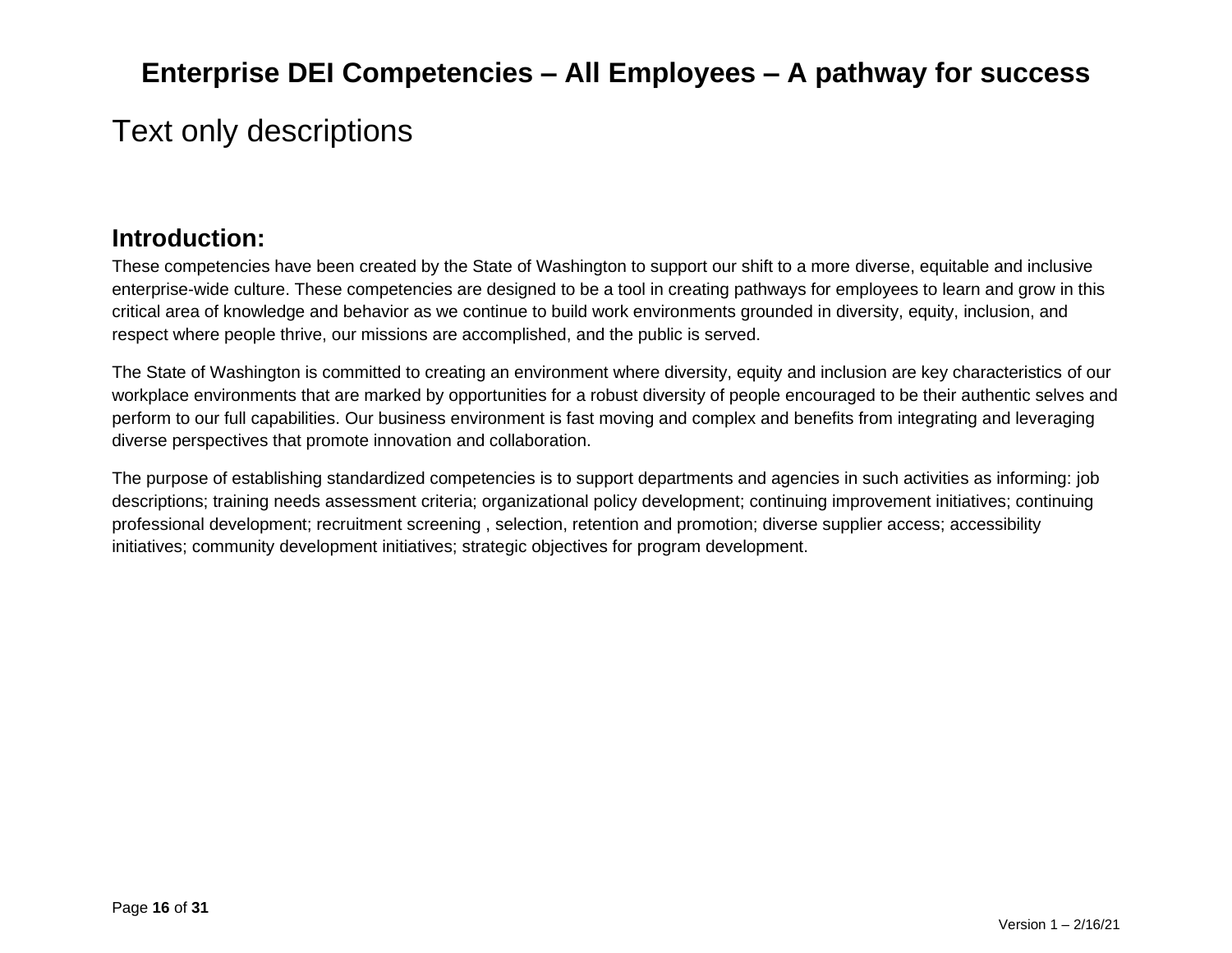# **Shared Enterprise Competencies**

#### **DEI Knowledge, Understanding, & Commitment**  $\mathbf 1$ .

This competency evaluates the ability of state employees to be exposed to, know and understand the language and concepts of DEI and be committed to being part of creating, maintaining, and improving a diverse, equitable, respectful, and inclusive workplace.<sup>3</sup>

### **Why is it needed?**

Knowledge and understanding is the starting point of competency development. Having a shared language and understanding across state government strengthens our ability to achieve a diverse, equitable, inclusive, and respectful work environment. A commitment to learning about our lived experiences enhances communication, attitudes, behaviors, and outcomes.

# DEI Knowledge, Understanding, & Commitment Stages of Growth

## **Stages of Growth: Standards of Competence**

### **Emerging (Preparing the Seeds):**

- Know the DEI Definitions the language of DEI
- Recognize the role and impact of bias

### **Developing (Planting Season):**

• Realize and understand that forms of oppression and inequities such as racism, sexism, classism, etc. are real experiences that need to be addressed.

### **Performing (Nurturing Growth):**

• Respond consistently in an appropriate and effective manner to challenge inequities.

### **Transforming (Sharing the Bounty):**

• Model, propose, design, and/or implement equitable policies and practices to promote diversity and inclusion.

<sup>&</sup>lt;sup>3</sup> The competencies are designed to apply to the workforce while in their role as state employees, regardless of location or position.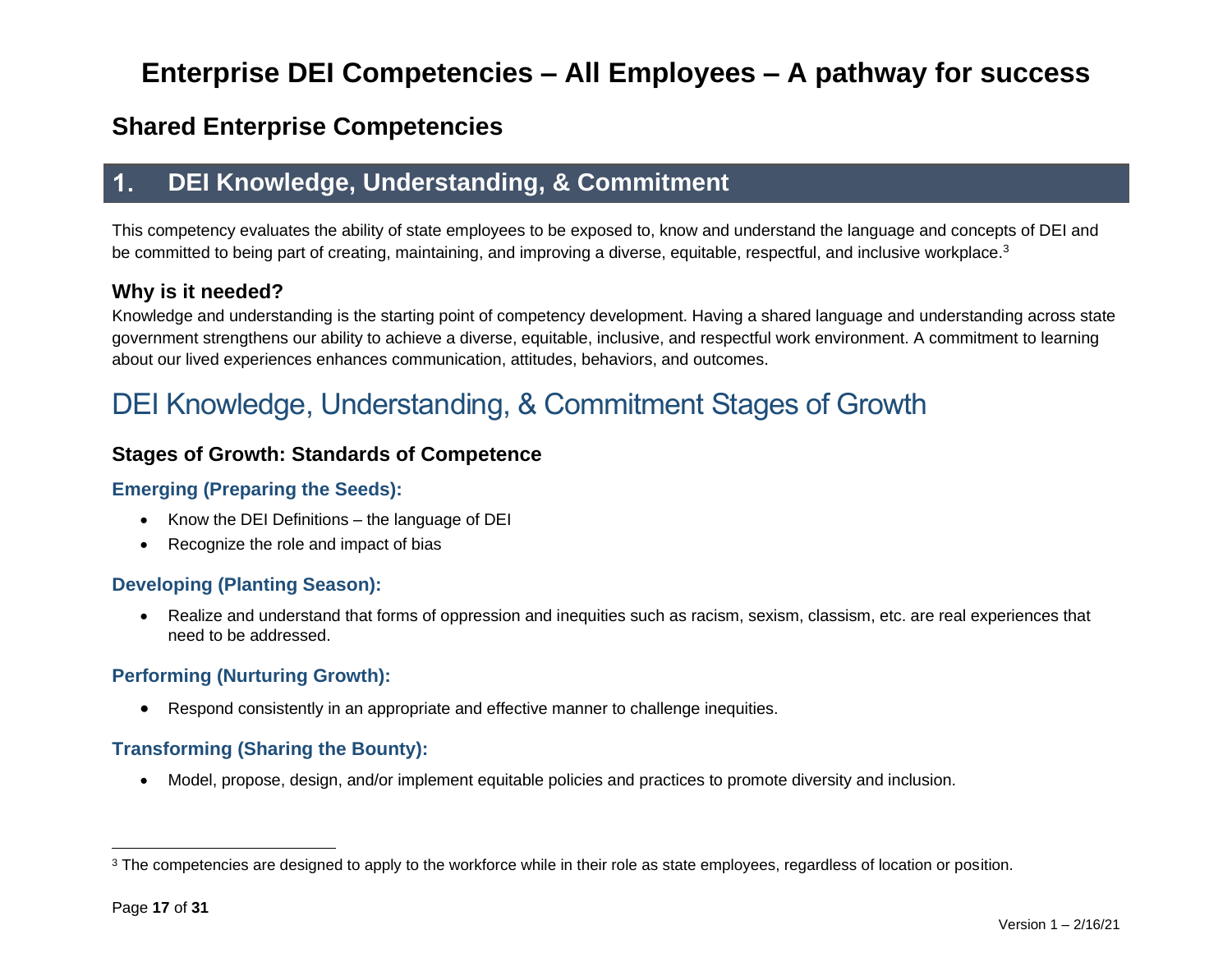### **Stages of Growth: Examples of Activities**

*The action to build the competency. "Here is how I get there."*

#### **Emerging (Preparing the Seeds):**

- Attend trainings and other events on diversity, equity and inclusion topics
- Ask questions when you do not understand or agree with terminology or definition seek to understand
- Remain open to new ideas and learning that are different from what you believe to be true
- Attend training to expand knowledge and understanding of the impact of bias.
- Practice identifying your biases, including challenging yourself to gain a growing awareness of implicit bias.

#### **Developing (Planting Season):**

- Identify culturally dominant practices that create inequities or barriers to accessibility across various groups.
- Deepen understanding about different forms of oppression and inequities.

#### **Performing (Nurturing Growth):**

- Identify and explain which culture(s) are dominant and privileged in their environments.
- Share with others evidence of structural inequities in order to gain support for organizational cultural change.
- Advocate for practices and working conditions that allow for more inclusion in the workforce and in the way we serve the public.
- Engage in continuous learning in DEI.

- Work with one or more persons of different cultural groups to advocate for change that results in more equitable practices.
- Join or convene a workgroup or a committee that engages in DEI work throughout the agency or the enterprise.
- Serve as a liaison to agency leadership to ensure accountability that DEI work is being prioritized.
- Encouraging and supporting colleagues in continuous DEI learning.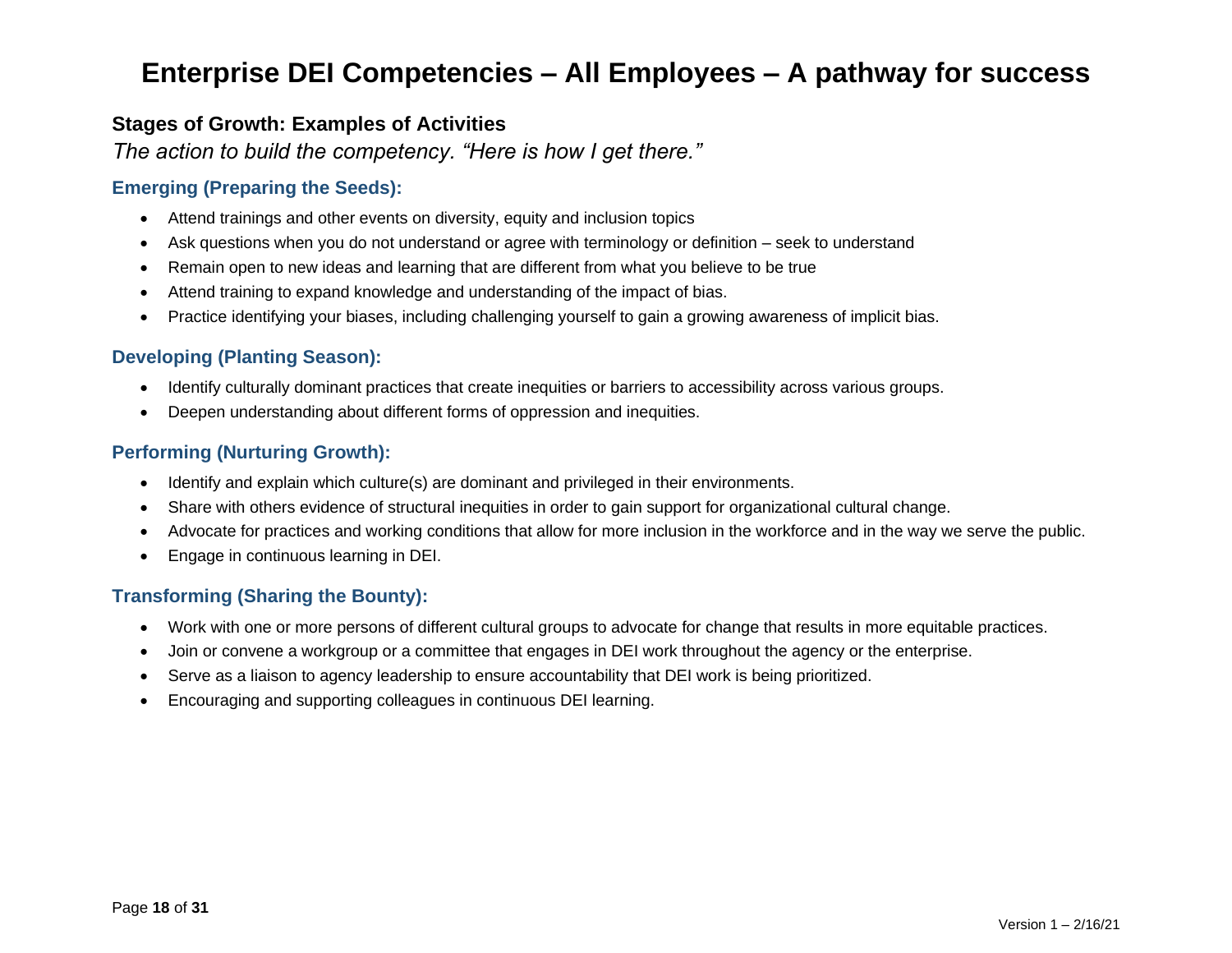### **Stages of Growth: Examples Competency Demonstration**

*What I do. "Here is what you'll notice in me."*

#### **Emerging (Preparing the Seeds):**

- Connect with your agency's DEI practitioner or other employees involved in DEI work to learn more about DEI throughout the enterprise
- Demonstrate evidence of applying what was learned in training.
- You recognize a bias you have that is a barrier to an inclusive and respectful workplace and you openly work with another person to change it.
- Discuss how your awareness is leading to change.

#### **Developing (Planting Season):**

- Identify at least one policy or practice that could benefit from applying a DEI lens in your area of responsibility.
- Identify documents and forms that may not be accessible to people with disabilities and to people who do not speak English.
- Recognize not every new employee is consistently included and welcomed the same way.
- Write and share a summary about a DEI training you attended.

#### **Performing (Nurturing Growth):**

- Ask your leadership about where the agency stands on pronoun use in email signature blocks.
- Address inequities in policies, programs, and practices.
- Attend an anti-bias training before serving on hiring interview panels.
- Attend advanced learning (IE certifications, classroom courses, online courses, conferences, etc.)
- Includes and welcomes all new team members and customers into the work unit and helps them succeed.

- Use your role as an influencer to encourage participation in BRG and DEI communities of practice.
- Using your knowledge and understanding of DEI to influence operational changes in meetings with your supervisors and leaders.
- Share DEI training and certification opportunities with colleagues via email, announcing at all-staff meetings, etc.
- Regularly encourages people from other work units to include and welcome new team members and customers into the work unit to bolster teamwork and respect.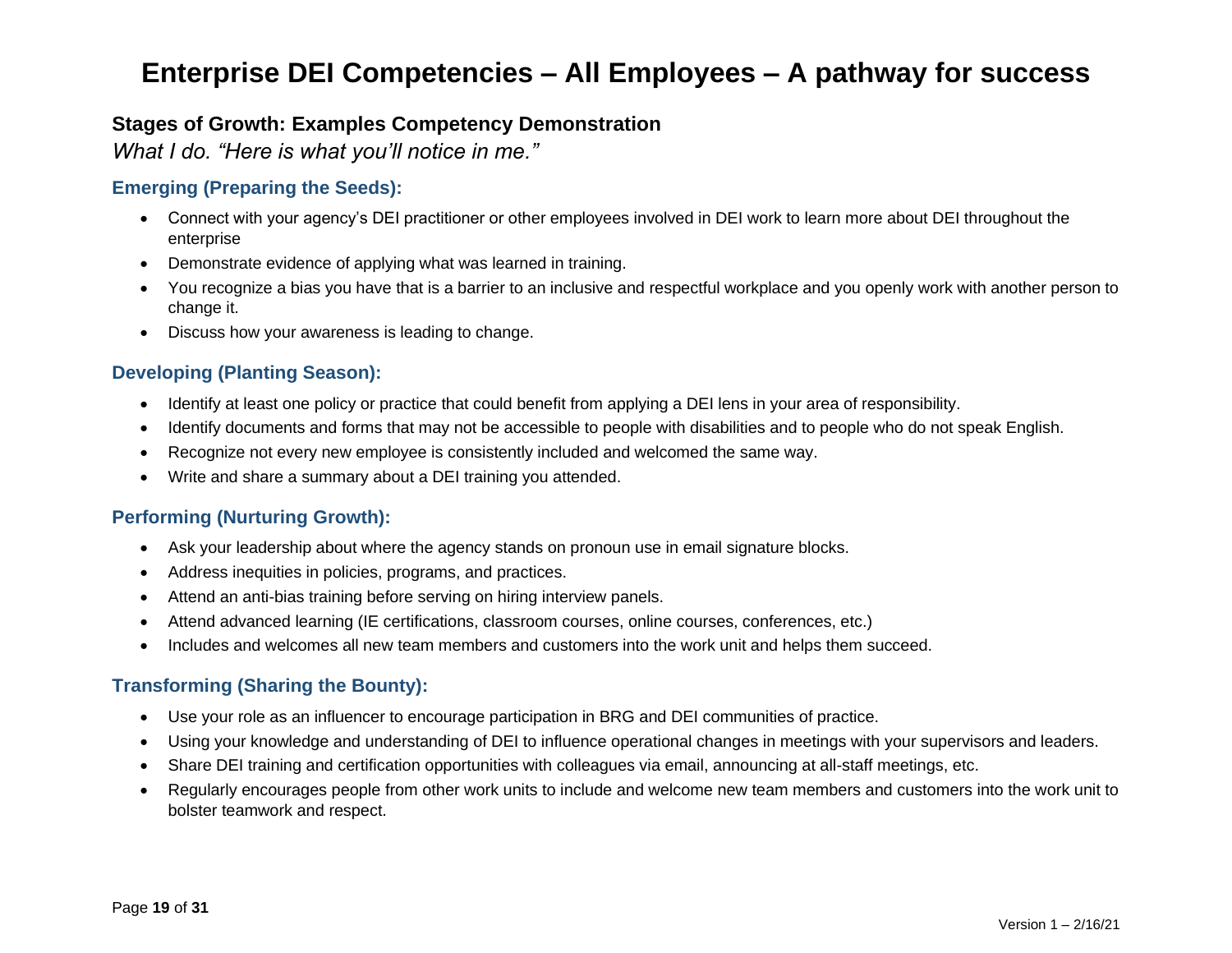#### $2.$ **Self-Awareness and Commitment to Growth**

This competency evaluates how state employees engage in self-reflection, lifelong learning, and growth.

### **Why is it needed?**

Self-awareness leads to an understanding of how our perceptions, attitudes, and behaviors impact others. The phrase "do your own work" is the essence of this competency. Commitment to growth, by regular reflection and recalibration, is what keeps us on that path. These practices enhance working relationships, and promote inclusive workplaces and an organizational culture of belonging.

# Self-Awareness and Commitment to Growth Stages of Growth

### **Stages of Growth: Standards of Competence**

#### **Emerging (Preparing the Seeds):**

- Understand your personal identity and cultural background.
- Realize all lived experiences are not the same.
- Explore and identify your own biases.

#### **Developing (Planting Season):**

- Understand how your values and biases impact communication, working relationships, and the communities you serve.
- Examine your own perspectives as they relate to your personal and professional growth goals.

#### **Performing (Nurturing Growth):**

- Apply self-awareness and knowledge about others to advance workplace inclusion.
- Be comfortable in your discomfort as you progress through this work.
- Adapt your behavior in response to increased intercultural knowledge to create effective working relationships.

- Create a culture of inclusion and belonging in the workplace.
- Empower colleagues to engage in their own self-awareness journey.
- Model and hold space for people to be comfortable in their discomfort.
- Demonstrate vulnerability through sharing your own identity and self-awareness to inspire colleagues to do the same.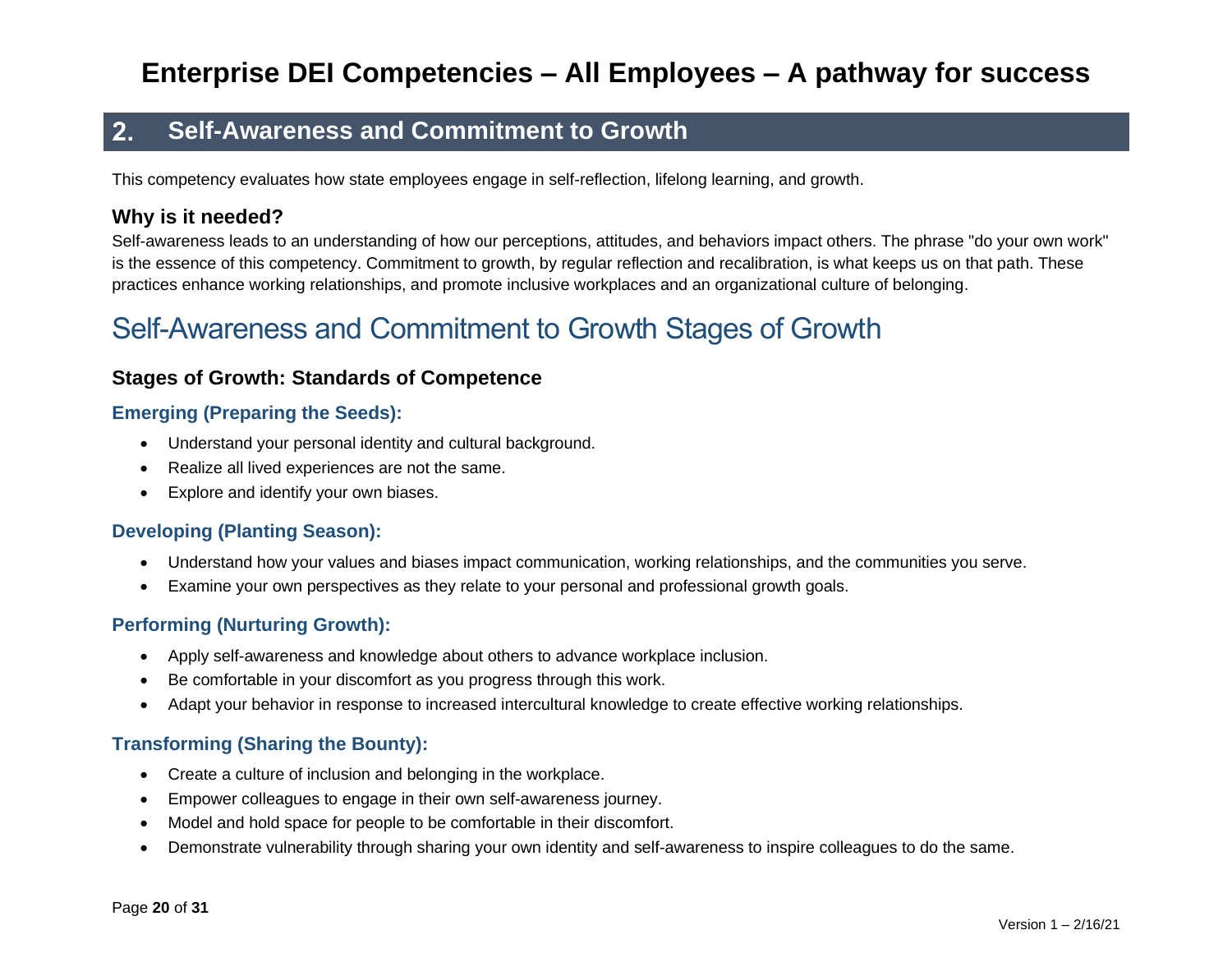### **Stages of Growth: Examples of Activities**

*The action to build the competency. "Here is how I get there."*

#### **Emerging (Preparing the Seeds):**

- Engage in a self-assessment of personal history and beliefs
- Learn about other cultures
- Recognize and actively address own biases and privileges

#### **Developing (Planting Season):**

- Engage in ongoing self-education and self-reflection regarding cultural differences
- Identify your values and how they align with your agency's objectives
- Interrupt one's own inappropriate or non-inclusive behavior
- Become aware of and be open to the cultural differences within your team

#### **Performing (Nurturing Growth):**

- Respond effectively to inappropriate and non-inclusive behavior.
- Support colleagues in difficult conversations about values, identity, and self-image.
- Share revelations about our areas of privilege, oppression, and/or intersectionality while remaining curious, effective, and engaged.
- Continue to practice self-reflection and build self-awareness.
- Operationalize inclusivity in decisions affecting policies and practices.

- Deepen your practice of self-reflection and self-awareness.
- Influence others to promote and embrace DEI principles.
- Share how to operationalize inclusion and belonging in agency policies and practices.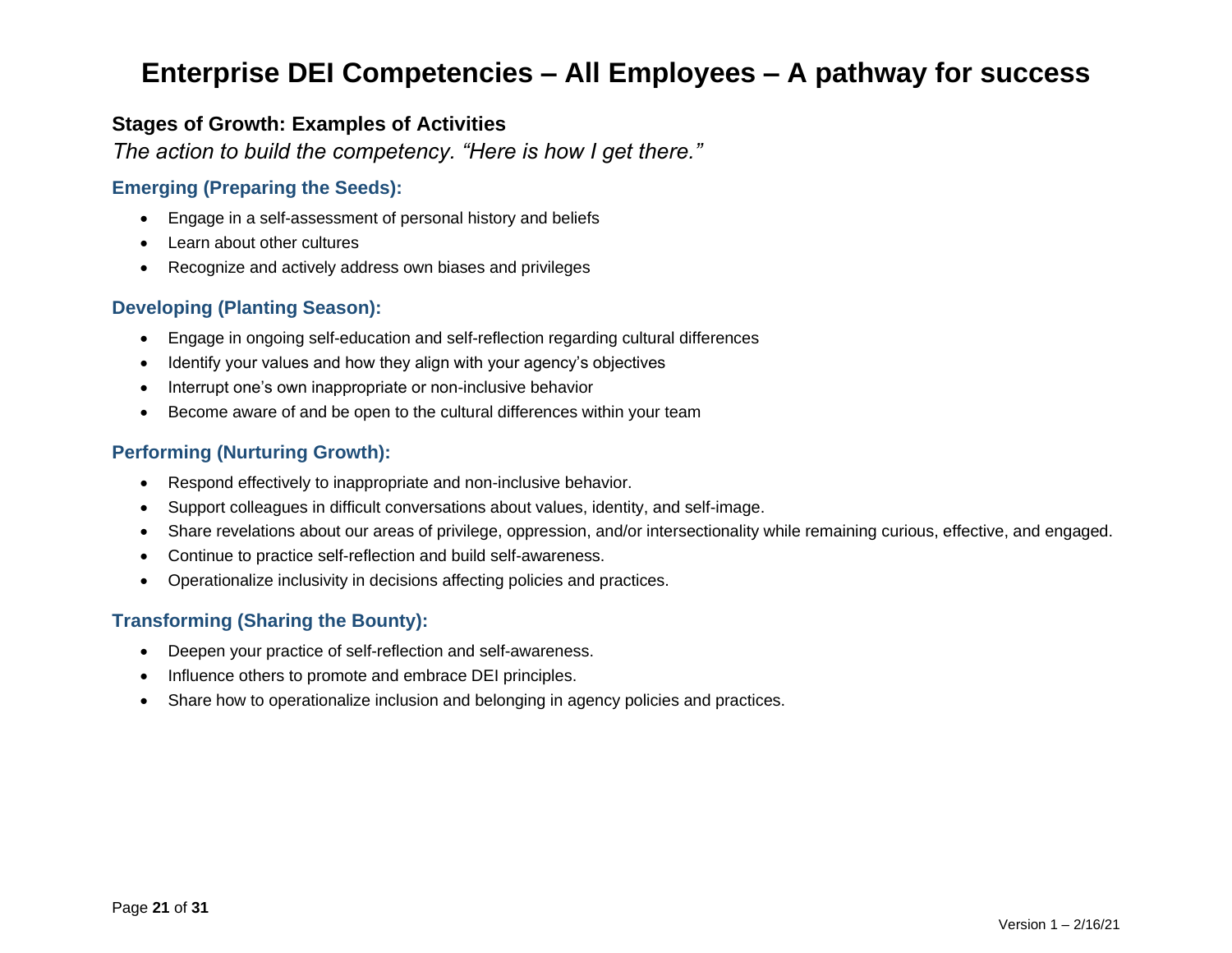## **Stages of Growth: Examples of Competency Demonstration**

*What I do. "Here is what you'll notice in me."*

### **Emerging (Preparing the Seeds):**

- At work, share or discuss what you learned about your identity, about other cultures, and/or from self-assessments such as the Implicit Association Test.
- Share a realization about a bias you discovered related to a community Washington state government serves.

#### **Developing (Planting Season):**

- Discuss with your supervisor the alignment between your personal values and the agency's objectives.
- Reflect upon workplace interactions affected by personal biases or behaviors and discuss with a trusted colleague.
- Take the initiative to learn more about my own biases and begin addressing them.
- Be personally accountable for resolving conflicts.

#### **Performing (Nurturing Growth):**

- Actively participate in an agency or interagency diversity committee or workgroup and share knowledge gained with your team.
- Be an active bystander by interrupting non-inclusive behavior.
- Take the last ten minutes of the day to journal about an interaction that could be improved and come up with other ways of responding.
- Make space for all participants to be heard and encourage input.

- Share your DEI journey in the workplace to encourage everyone to begin/continue their own journey.
- Teach/coach others how to practice self-reflection and build self-awareness.
- Create templates for inclusive policies to share with other agencies.
- Expand the discussion of DEI outside your circle to incorporate new ideas, opinions, and concepts.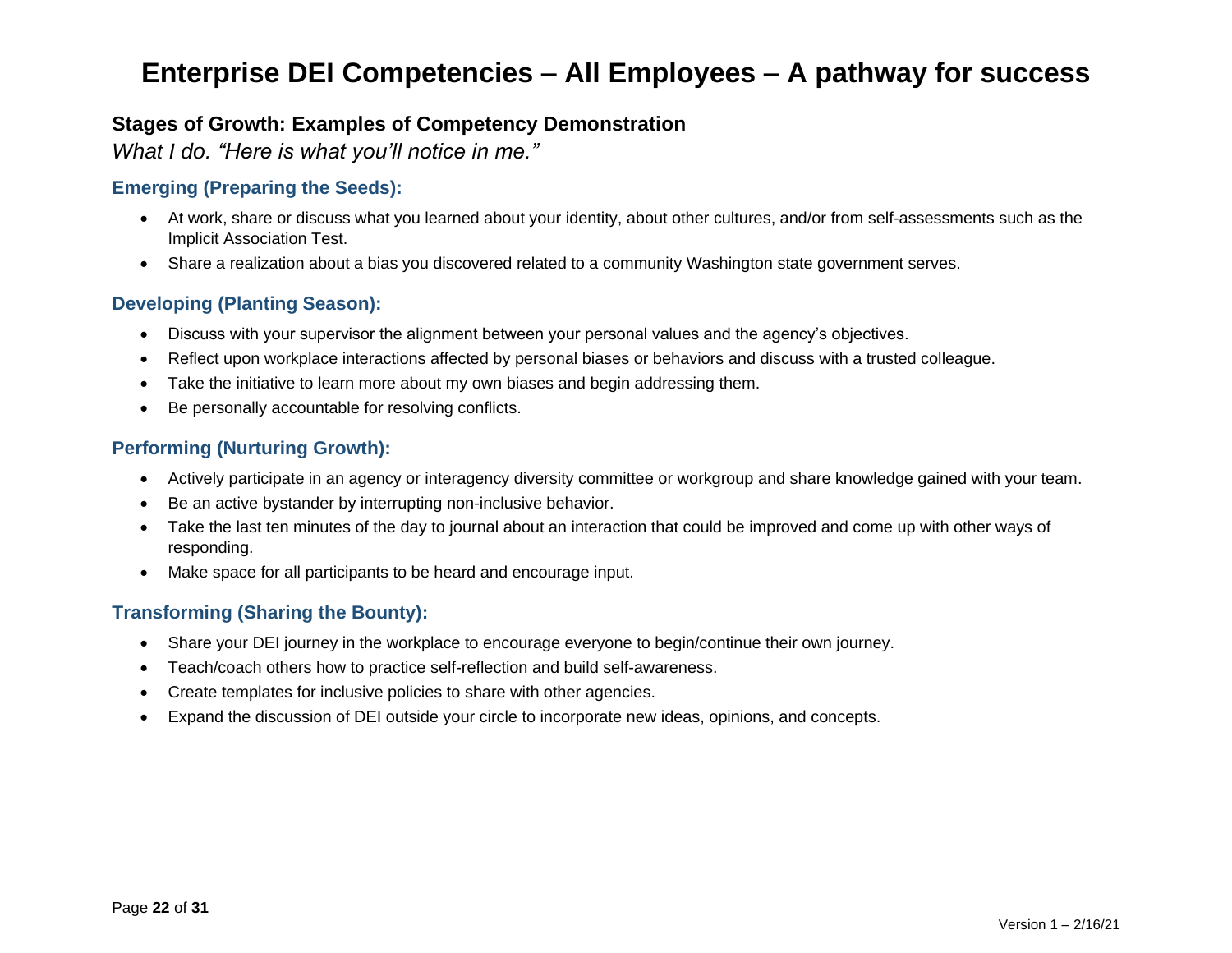#### $3.$ **Cultivating Mutually Beneficial and Trusting Strategic Partnerships**

This competency evaluates how state employees will conduct themselves in a manner that builds trust, enhances work relationships, and meaningfully partner and engage with those they serve and serve with.

# **Why is it needed?**

Cultivating mutually beneficial and trusting strategic partnerships is foundational to creating shared success where all communities thrive. It reinforces the legitimacy of government services and actions by sharing power and creating responsiveness and transparency, particularly with historically marginalized and oppressed communities. Public service is at its best when we take action with the community instead of for the community.

# Cultivating Mutually Beneficial and Trusting Strategic Partnerships Stages of Growth Table

### **Stages of Growth: Standards of Competence**

#### **Emerging (Preparing the Seeds):**

- Know the communities you serve, as well as the impacts of systems, programs, policies, and services.
- Take ownership of lost-trust circumstances and make changes that rebuild trust and strengthens strategic partnerships.

### **Developing (Planting Season):**

- Understand what employees, clients, and communities need to thrive and successfully engage.
- Maintain open lines of communication even during disagreement and conflict.

### **Performing (Nurturing Growth):**

- Design and implement processes and practices with employees and clients that increase trust and apply rules and policies equitably and consistently.
- Cultivate trust and build relationships with people and communities that experience marginalization in our systems, including different sexual orientations, gender identities and expressions, ability, racial, ethnic, and cultural background.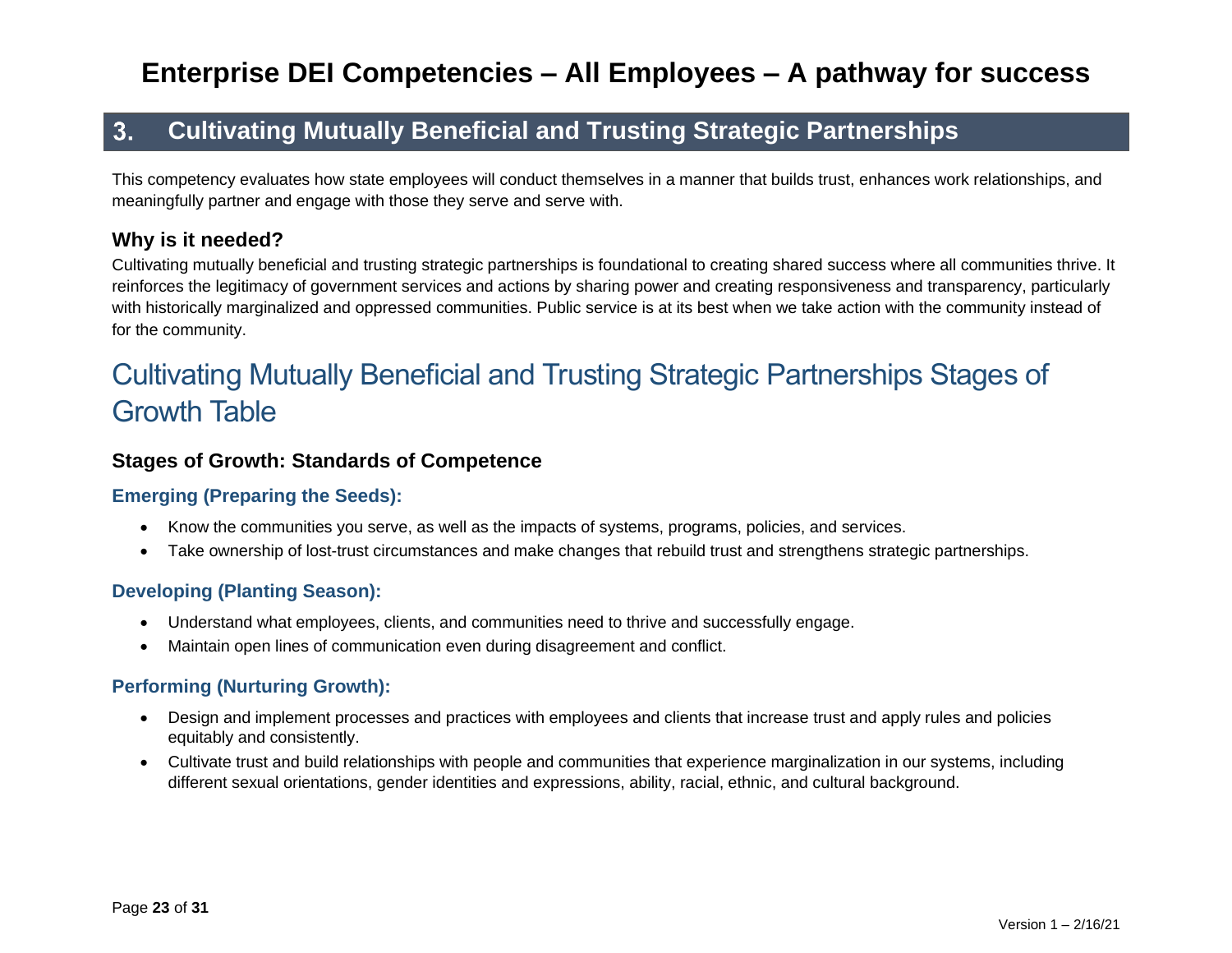### **Transforming (Sharing the Bounty):**

- Co-create and support policies, programs, practices, and procedures that increase the power, voice, and influence of the most impacted and marginalized employees and clients.
- Demonstrate flexibility, adaption, and cross-cultural communication skills when interacting with others.
- Acknowledge and incorporate people's lived experiences in your own words and actions.

### **Stages of Growth: Examples of Activities**

### *The action to build the competency. "Here is how I get there."*

#### **Emerging (Preparing the Seeds):**

- Identify the various communities and groups impacted by a particular agency policy, program, or service.
- Be thoughtful and accountable for your words and actions.

#### **Developing (Planting Season):**

- Learn about communities and groups impacted by a particular agency program, policy, or service by researching and building trusting, respectful, and mutually beneficial relationships with members of the community.
- Apply strategies to deescalate and work through conflict and difficult conversations.

#### **Performing (Nurturing Growth):**

- Use contributions from clients, communities, tribes, partners, and stakeholders to plan, deliver, revise, and reflect on established policies, practices, procedures, and programs.
- Communicate transparently, especially to impacted employees or groups historically marginalized or oppressed, about processes and decisions.

- Intentionally share leadership and decision-making power with communities.
- Establish a "Color Brave©" learning space or meeting.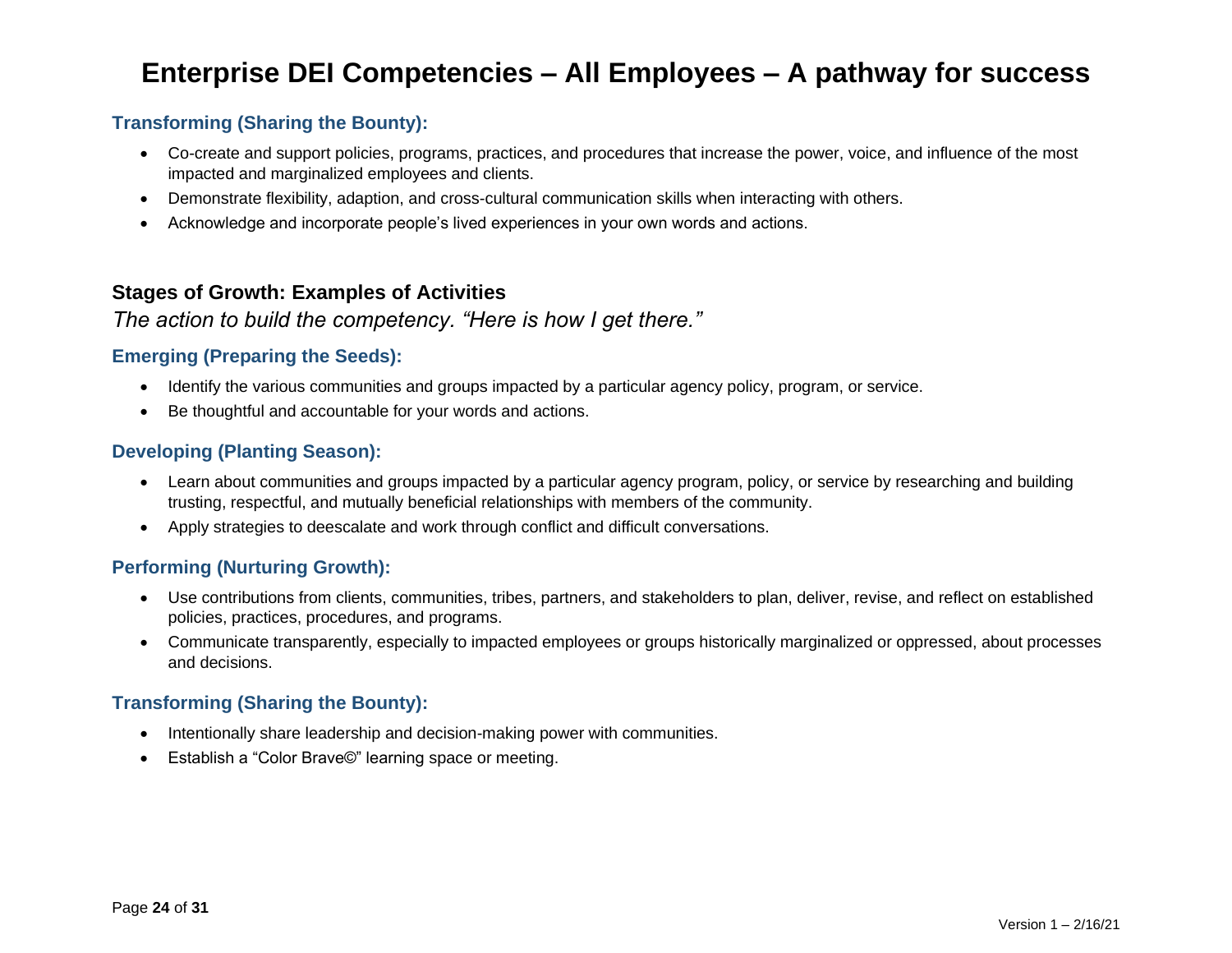### **Stages of Growth: Examples of Competency Demonstration**

*What I do. "Here is what you'll notice in me."*

### **Emerging (Preparing the Seeds):**

- An employee whose work impacts tribal communities takes a government to government training.
- An employee refers to a community using language that is offensive to members of the community. After being made aware, the employee acknowledges the negative impact of their words, learns the appropriate language, and uses it from then on.

#### **Developing (Planting Season):**

- Through engagement and dialogue with communities, you learns where the most appropriate deployment of agency resources to address a particular health issue is needed.
- During a difficult conversation, you practice effective and mindful communication skills promoting mutual engagement.

#### **Performing (Nurturing Growth):**

- An employee partners with individuals and groups from historically marginalized or oppressed communities to influence a particular agency, program, policy, or service.
- When starting a new project, you gather a committee of employees or clients to create the project plan and seek feedback and input from employees with diverse backgrounds and skill sets as part of the development process.

- Prior to beginning the work of creating a public program, the employee engages with communities to make sense of the data, assess the current state, and establish the goal. The employee partners with community members to co-design the program with measures to assess the program's progress.
- An employee opens a meeting by inviting suggestions for agreements and norms on how participants will engage, operate with one another, and lean into discomfort when the conversations get difficult, especially about race.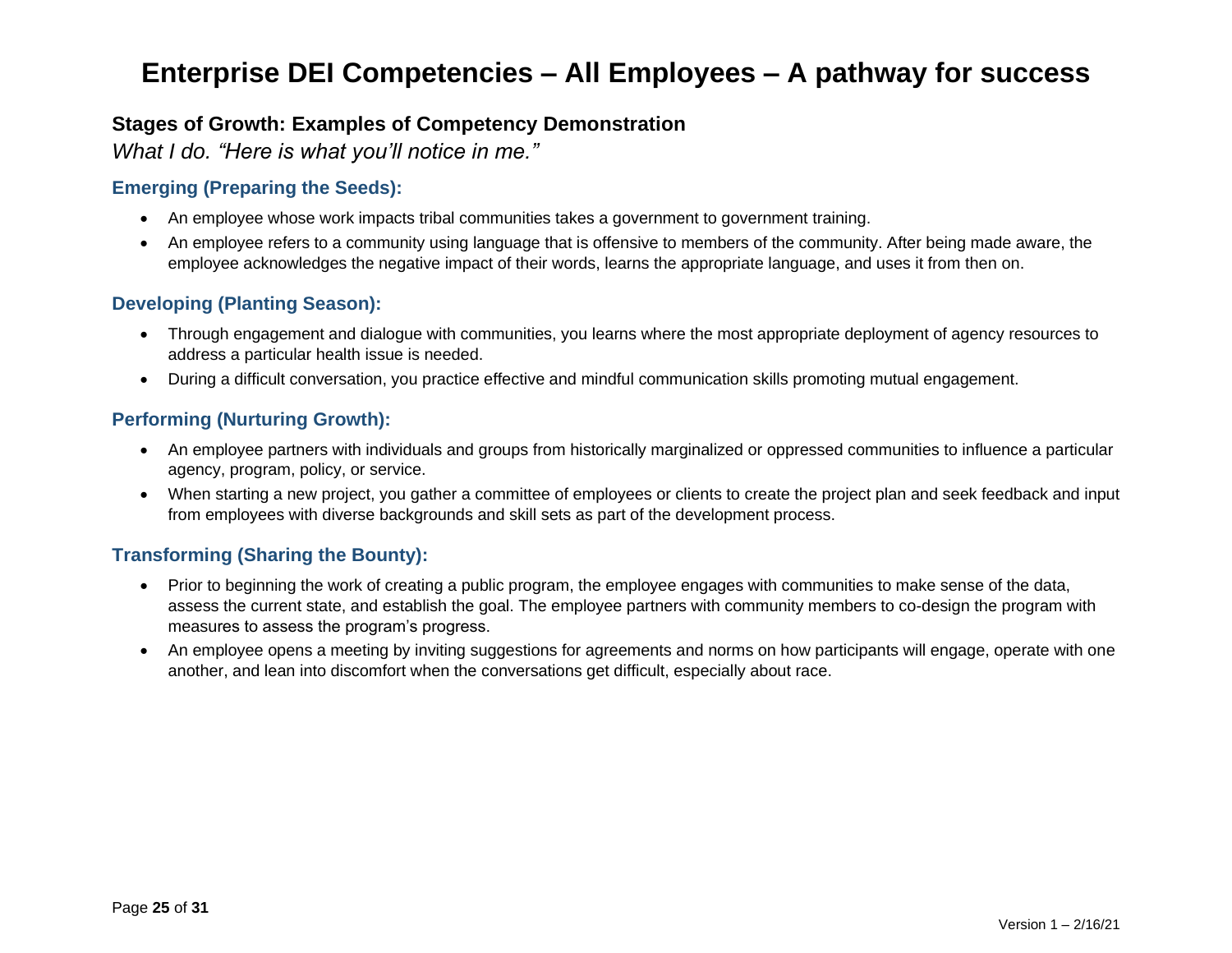#### **Inclusive Excellence & Allyship** 4.

This competency evaluates the ability of state employees to demonstrate that all people are valued and engaged as members of the group, team, organization, or community through equitable, inclusive, and respectful behavior.<sup>4</sup>

## **Why is it needed?**

Inclusivity and allyship are important elements in supporting psychological safety in the workplace. Allyship leverages privilege in improving workplace climate and advocating in crucial conversations. This competency is critical to the success of any team or organization.

# Inclusive Excellence & Allyship Stages of Growth Table

### **Stages of Growth: Standards of Competence**

#### **Emerging (Preparing the Seeds):**

- Understand the role of allyship and how it applies to one's own areas of privilege
- Recognize your own in-group/out-group biases

### **Developing (Planting Season):**

- See the world through a different cultural perspective and begin to explore opportunities for allyship
- Be aware of how the dominant culture perpetuates distancing and othering.

#### **Performing (Nurturing Growth):**

- Imbed allyship into everyday work through intentional co-creation with those without privilege
- Use conscious disruption of othering to increase inclusion and belonging.

- Teach the principles of allyship and its importance to inclusive excellence.
- Foster belonging at the structural, systematic, and institutional levels.

<sup>&</sup>lt;sup>4</sup> The competencies are designed to apply to the workforce while in their role as state employees, regardless of location or position.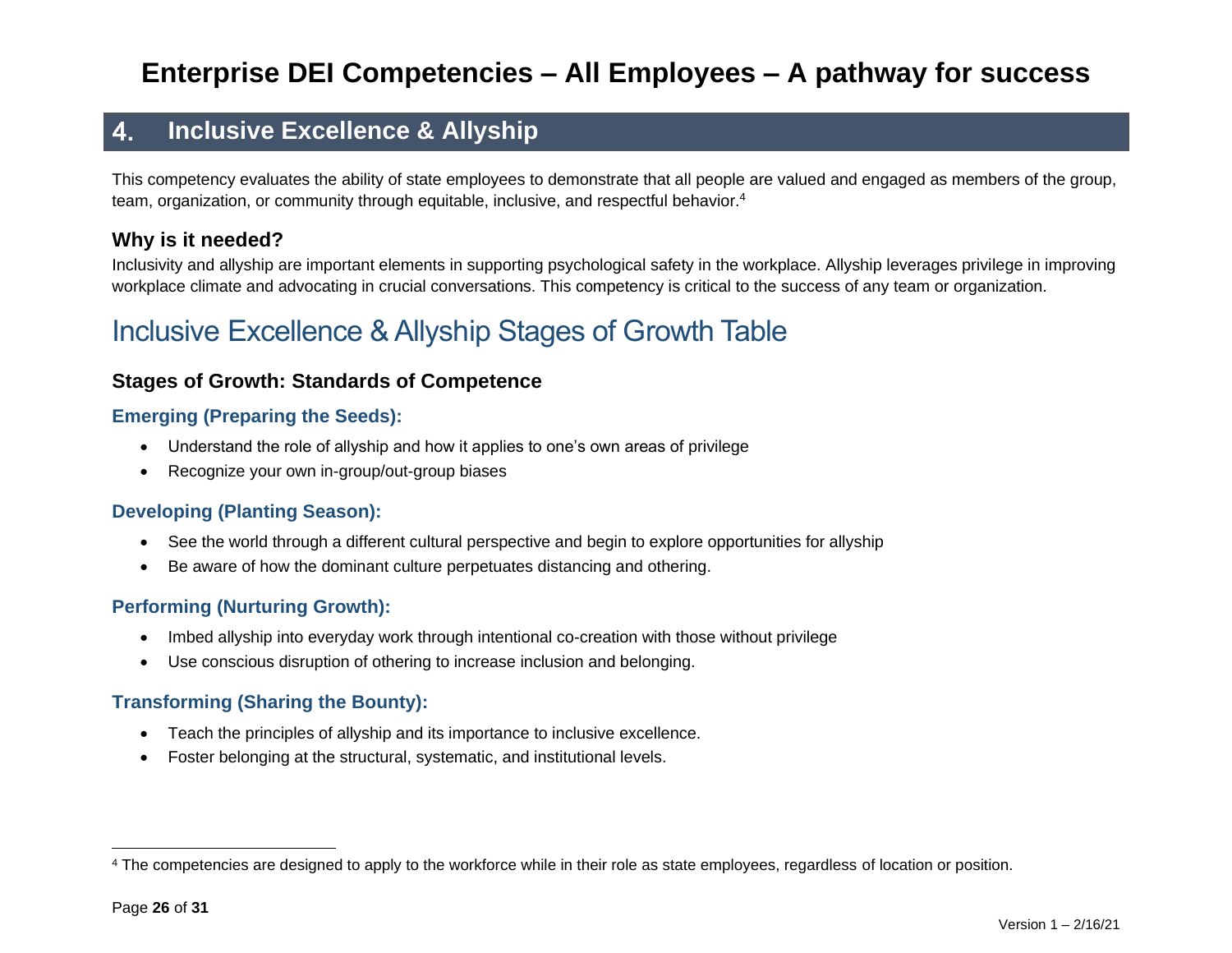### **Stages of Growth: Examples of Activities**

*The action to build the competency. "Here is how I get there."*

#### **Emerging (Preparing the Seeds):**

- Identify what areas one holds privilege and can be an ally
- Expand your exposure to out-group norms and practices to increase inclusion and allyship.

#### **Developing (Planting Season):**

- Listen to and elevate the voices of those who have been marginalized and oppressed
- Engage in reflective practices to reduce your distancing and othering behaviors.

#### **Performing (Nurturing Growth):**

- Solicit meaningful stakeholder participation to ensure and intentionally incorporate feedback and recommendations.
- Engage your team in regular discussions of the Implicit Association Test to disrupt acts of othering.

#### **Transforming (Sharing the Bounty):**

- Encourage others with privilege to speak up and be allies
- Create opportunities to inform, recommend, and advocate changes to agency policies, programs, and service delivery.

### **Stages of Growth: Examples of Competency Demonstration**

*What I do. "Here is what you'll notice in me."*

#### **Emerging (Preparing the Seeds):**

- An employee shares their increasing comfort in discussing their areas of privilege and non-privilege and their identity.
- An employee reads an article about an Asian culture and notices that there is an emphasis on collective identity and applies the knowledge to working with individuals who are a part of a collective culture.

#### **Developing (Planting Season):**

- Read a book that is about a person/people who have a lived experience different from your own.
- An employee invites a person with a lived experience that represents customers and clients served by the work team.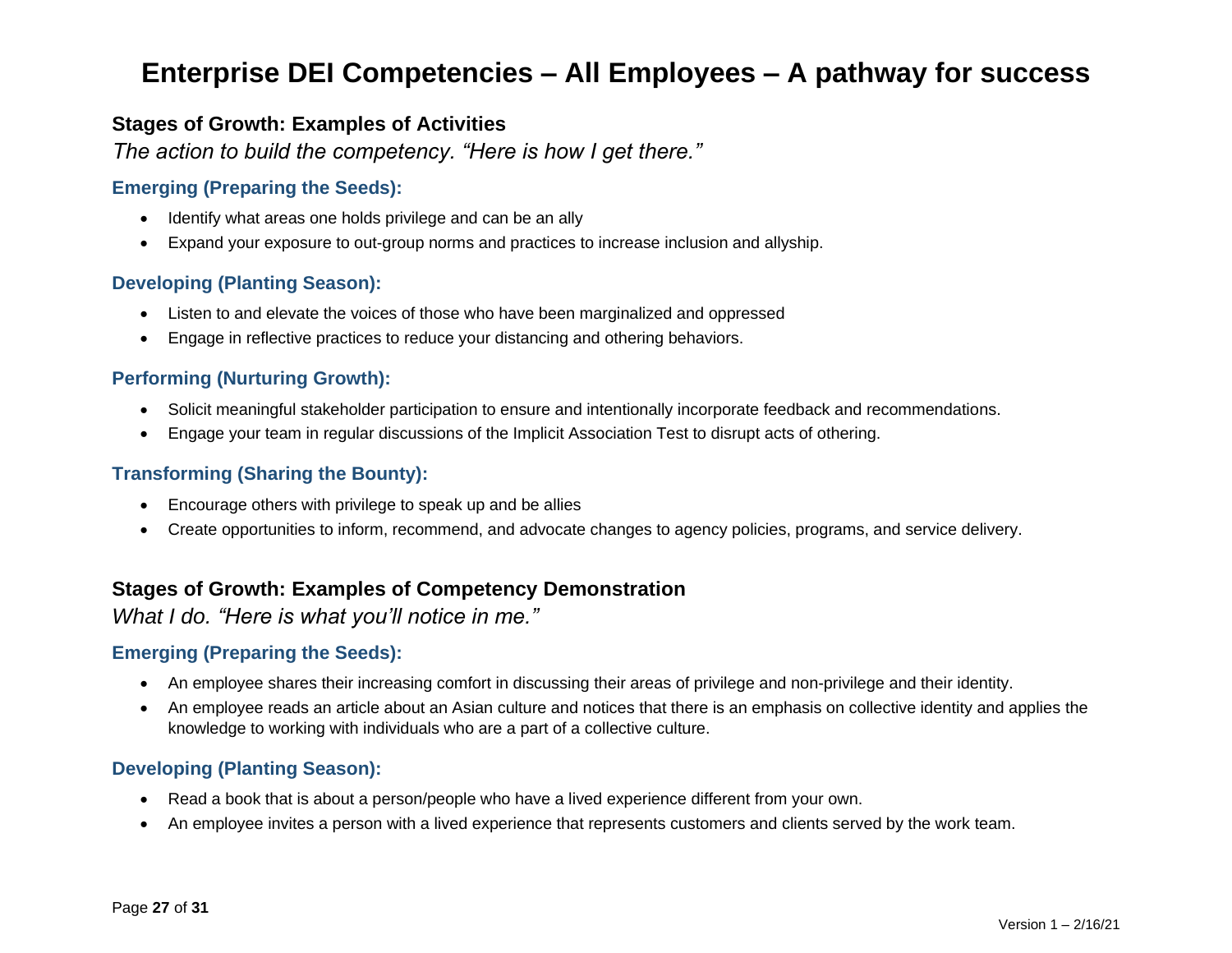- An employee helps a coworker to understand and use appropriate terms such as, people who are incarcerated, people with disabilities, people living in poverty, etc.
- As a member of the dominate culture, an employee respectfully confronts a colleagues bias.

#### **Performing (Nurturing Growth):**

- A meeting planner chooses to host the next public town hall regarding graduation requirements in a community experiencing low graduation rates.
- As a member of a recruitment team, you want to have a diverse applicant pool. Before proceeding, you brainstorm with other professionals who successfully recruit and retain a diverse workforce on ways to attract a diverse applicant pool.

- You mentor a coworker who identifies with your same privilege identity in the importance of allyship.
- You create a lunch time club to discuss all inclusive excellence topics as determined by the group.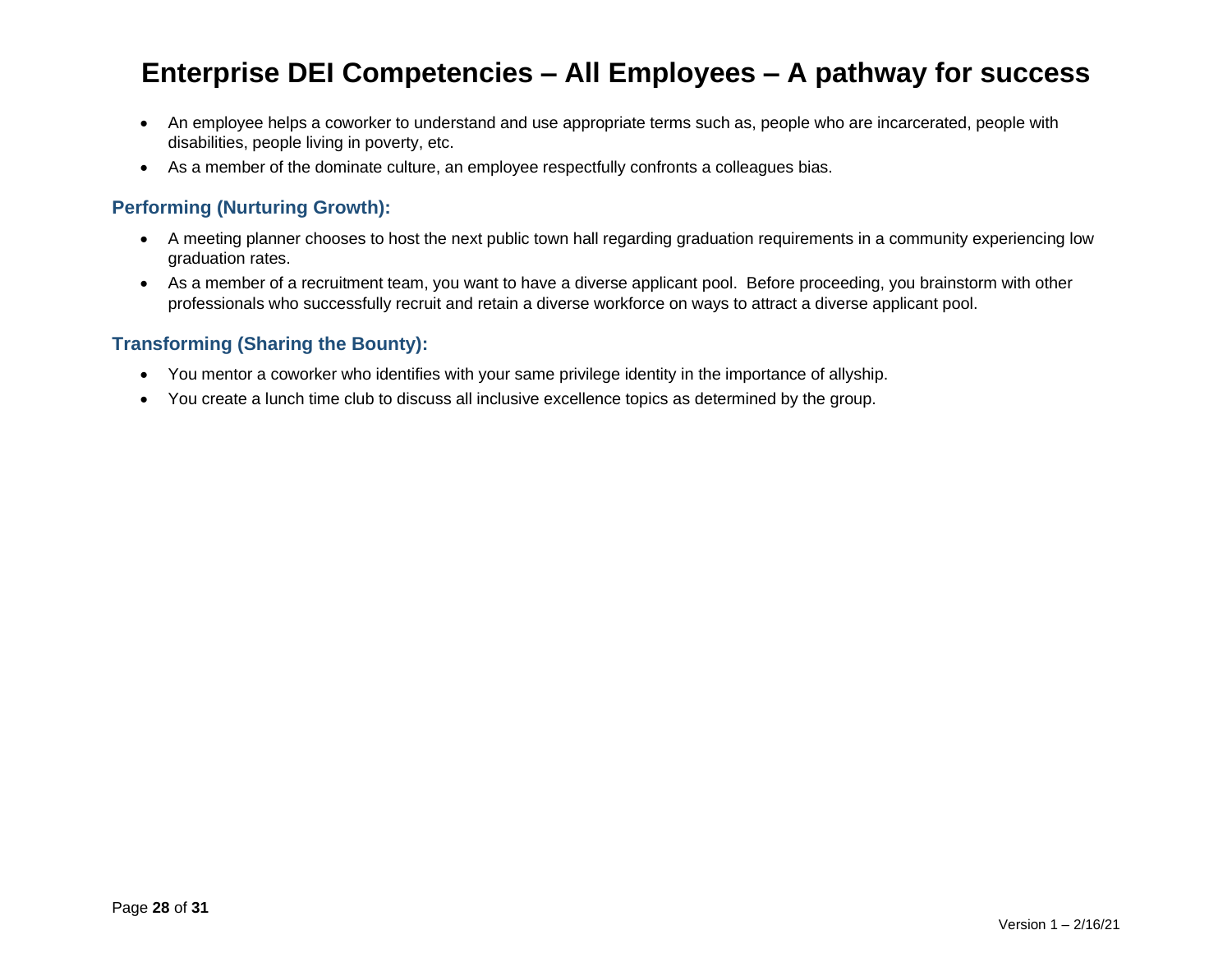#### **Measuring for Success and Improvement** 5.

This competency evaluates the ability of state employees to develop, implement, evaluate, and continually improve strategies that promote equity and inclusion in their organization and with the communities they serve.

### **Why is it needed?**

Measuring success and improvement ensures we have the ability to determine our impact by assessing what is working, what is not, and where we need to improve. By measuring our progress, we can continually adjust and improve upon the strategies we use to achieve our desired outcomes. Using data, we can ensure accountability is imbedded with our actions and use of public resources.

# Measuring for Success and Improvement Stages of Growth Table

#### **Stages of Growth: Standards of Competence**

#### **Emerging (Preparing the Seeds):**

- Recognize that there is DEI related data relevant to your program and practices.
- Recognize importance of collecting DEI data.
- Understand the importance of setting DEI goals and initiatives within your program and practices.

#### **Developing (Planting Season):**

- Learn the story data is telling about your program and practices.
- Aware of what DEI related data is available and what opportunities and limitations exist with regard to the data
- Connecting the data story with the DEI related goals and initiatives to your agency and other statewide goals and initiatives (i.e., Results WA).

#### **Performing (Nurturing Growth):**

- Use DEI data to inform and influence your organization's programs and services.
- Be able to identify missing data and consult with a data specialist to explore feasibility of collection and use.
- Use data, set a DEI related goal, measure, and evaluate progress.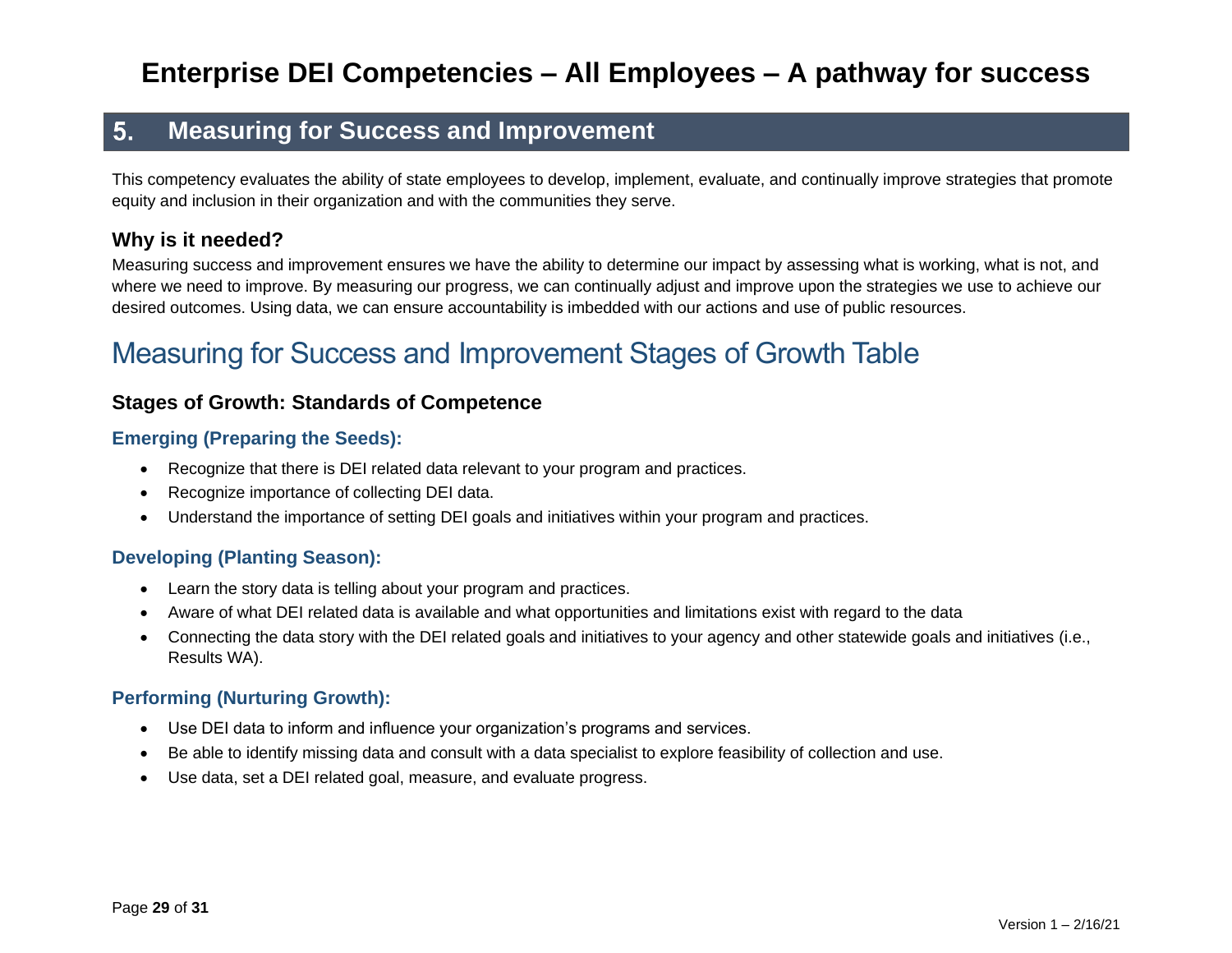### **Transforming (Sharing the Bounty):**

- Be current on global, national, local trends and changes and how they may inform and influence your organizational programs and services and DEI.
- Help others to understand, evaluate, and expand their own DEI related data to improve their programs and practices.
- Advance DEI-related goals through continuous improvement and innovation to achieve the desired outcomes.

### **Stages of Growth: Examples of Activities**

### *The action to build the competency. "Here is how I get there."*

#### **Emerging (Preparing the Seeds):**

- Identify what data is available on client/customer feedback
- Use and/or consider using DEI data in discussions
- Familiarize yourself with your agency's DEI goals

#### **Developing (Planting Season):**

- Based on data, describe what the customer/client experience is related to your program or practice.
- Identify the marginalized or oppressed groups who have been included and perhaps, left out of program or practice data collection.
- Become knowledgeable regarding enterprise level DEI goals.

### **Performing (Nurturing Growth):**

- Identify how the agency DEI data can improve your agencies program or practice.
- Review agency data with identified employees and customers to gain additional insights into the collected data.
- Develop and implement DEI related metrics.

- Research trends and changes, share with others how the data may influence agency programs and practices
- Mentor or coach another employee in the review of agency data and processes for evaluation and improvement.
- Using DEI data and insights, co-create DEI strategic objectives or statewide level DEI goals with other employees and customers